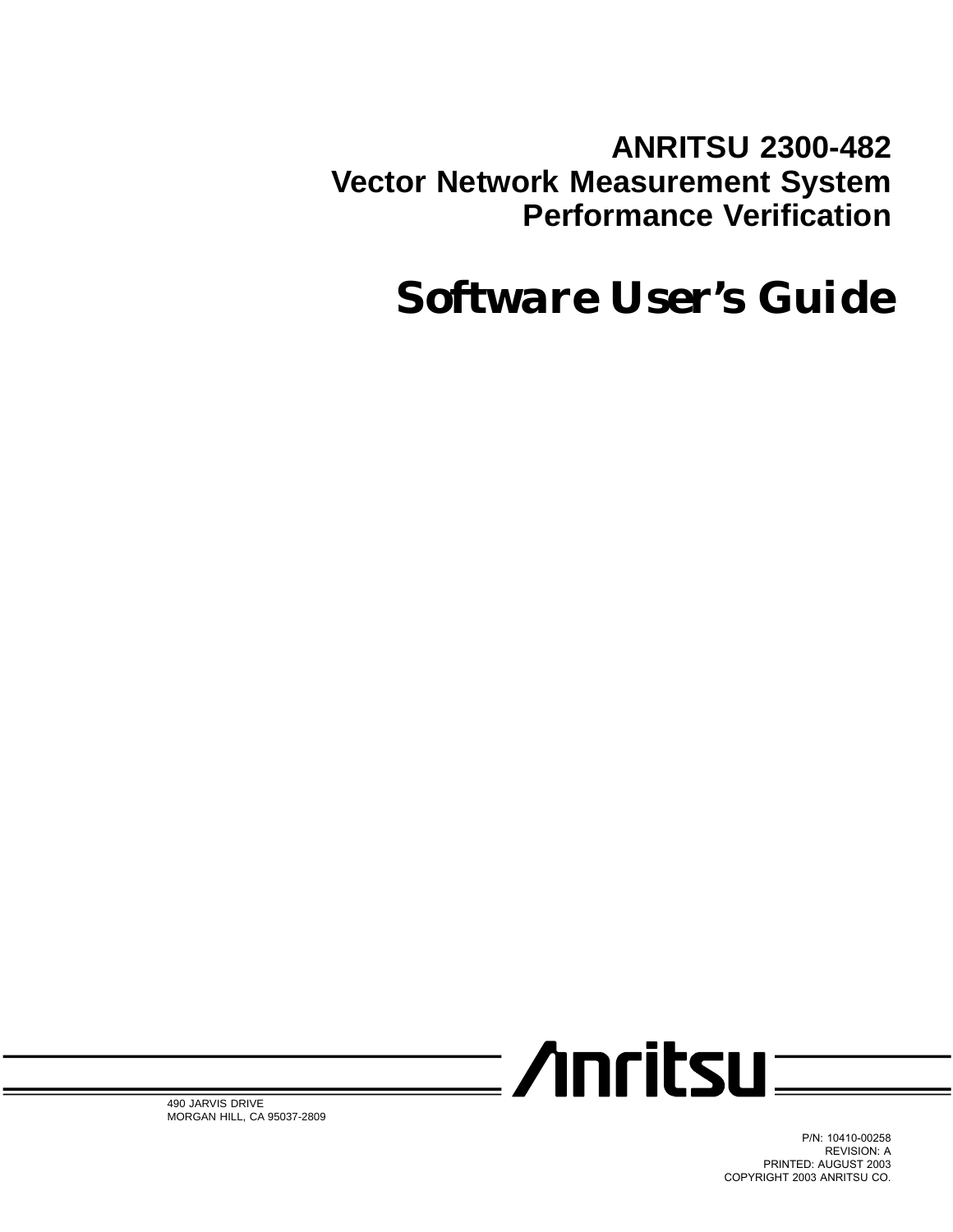#### **LIMITED WARRANTY**

The media on which you receive Anritsu Company software is warranted not to fail to execute programming instructions due to defects in materials and workmanship for a period of 90 days from date of shipment, as evidenced by receipts or other documentation. Anritsu Company will, at its option, repair or replace software media that does not execute programming instructions if Anritsu Company receives notice of such defects during the warranty period. Anritsu Company does not warrant that the operation of the software shall be uninterrupted or error free.

EXCEPT AS SPECIFIED HEREIN, ANRITSU COMPANY MAKE NO WARRAN-TIES, EXPRESS OR IMPLIED, AND SPECIFICALLY DISCLAIMS ANY WAR-RANTY OF MERCHANTABILITY OR FITNESS FOR A PARTICULAR PURPOSE. CUSTOMER'S RIGHT TO RECOVER DAMAGES CAUSED BY FAULT OR NEG-LIGENCE ON THE PART OF ANRITSU COMPANY SHALL BE LIMITED TO THE AMOUNT THERETOFORE PAID BY THE CUSTOMER. ANRITSU COM-PANY WILL NOT BE LIABLE FOR DAMAGES RESULTING FROM LOSS OF DATA, PROFITS, USE OF PRODUCTS, OR INCIDENTAL OR CONSEQUEN-TIAL DAMAGES, EVEN IF ADVISED OF THE POSSIBILITY THEREOF.

The afore stated limitation of the liability of Anritsu Company will apply regardless of the form or action, whether in contract or tort, including negligence. Any action against Anritsu Company must be brought within one year after the cause of action accrues. Anritsu Company shall not be liable for any delay in performance due to causes beyond its reasonable control.

#### **TRADEMARK ACKNOWLEDGMENT**

V Connector and K Connector are registered trademarks of Anritsu Company. Pentium is a registered trademarks of Intel Corp, and Windows is a registered trademarks of Microsoft Corp. Any and all other trademarks mentioned are the property of their respective companies.

#### **NOTICE**

Anritsu Company has prepared this manual for use by Anritsu Company personnel and customers as a guide for the proper installation, operation and maintenance of Anritsu Company equipment and computer programs. The drawings, specifications, and information contained herein are the property of Anritsu Company, and any unauthorized use or disclosure of these drawings, specifications, and information is prohibited; they shall not be reproduced, copied, or used in whole or in part as the basis for manufacture or sale of the equipment or software programs without the prior written consent of Anritsu Company.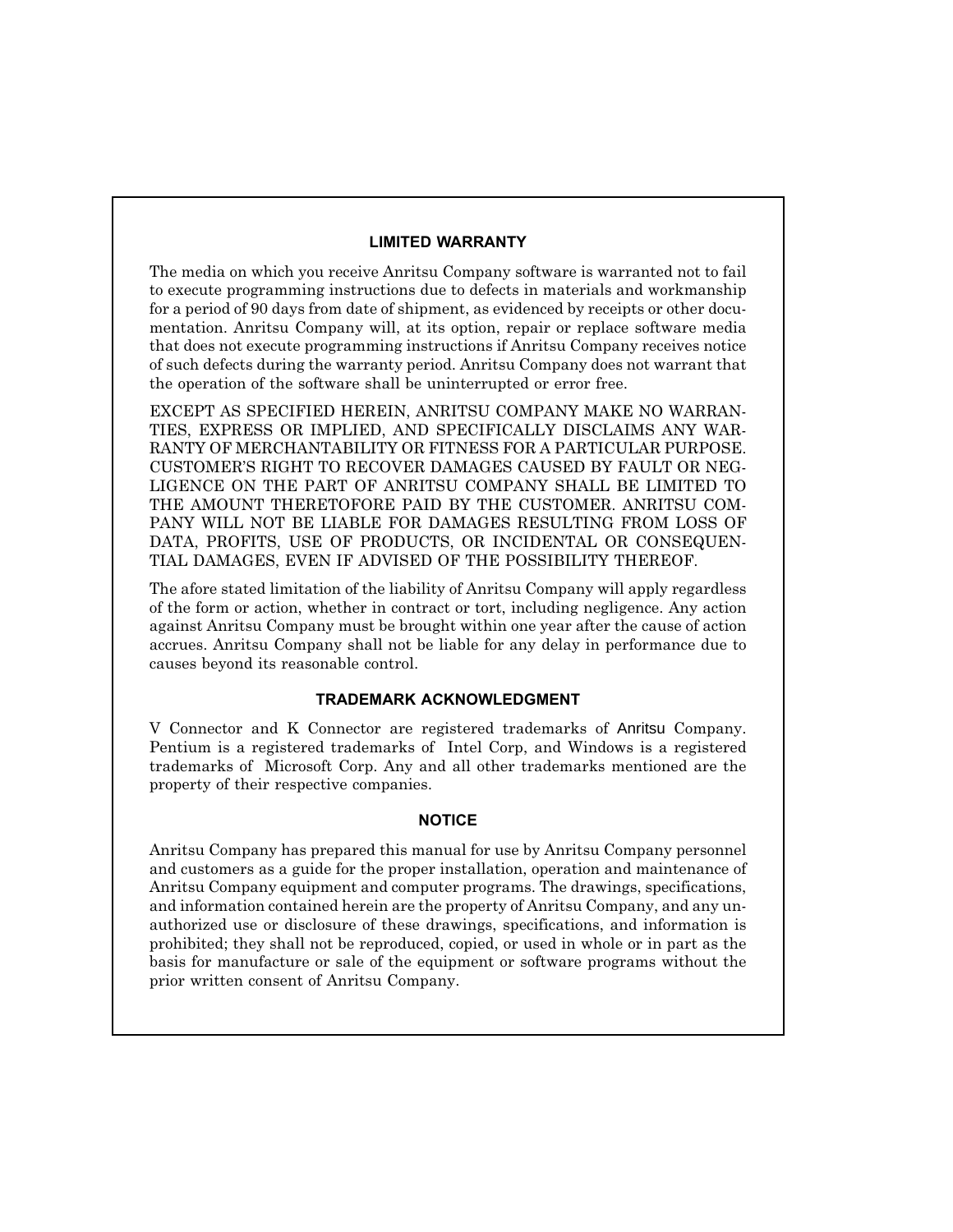# **Table of Contents**

|                  | Chapter 1 General Information 1                                                     |
|------------------|-------------------------------------------------------------------------------------|
|                  | Chapter 2 Required Equipment 3                                                      |
|                  | <b>Chapter 3</b> Configuring the System $\ldots \ldots \ldots 5$                    |
| <b>Chapter 4</b> | Configuring the Program $\ldots \ldots \ldots$ 7                                    |
| <b>Chapter 5</b> | Running the Program 15                                                              |
|                  | Chapter 6 Troubleshooting 21                                                        |
|                  | <b>Appendix A</b> GPIB Card and Instrument Settings. 23                             |
|                  | Appendix B Example of Tabular Test Results 24                                       |
|                  | Appendix C Allowable VNA, Calibration Kit, and<br>Verification Kit Combinations. 25 |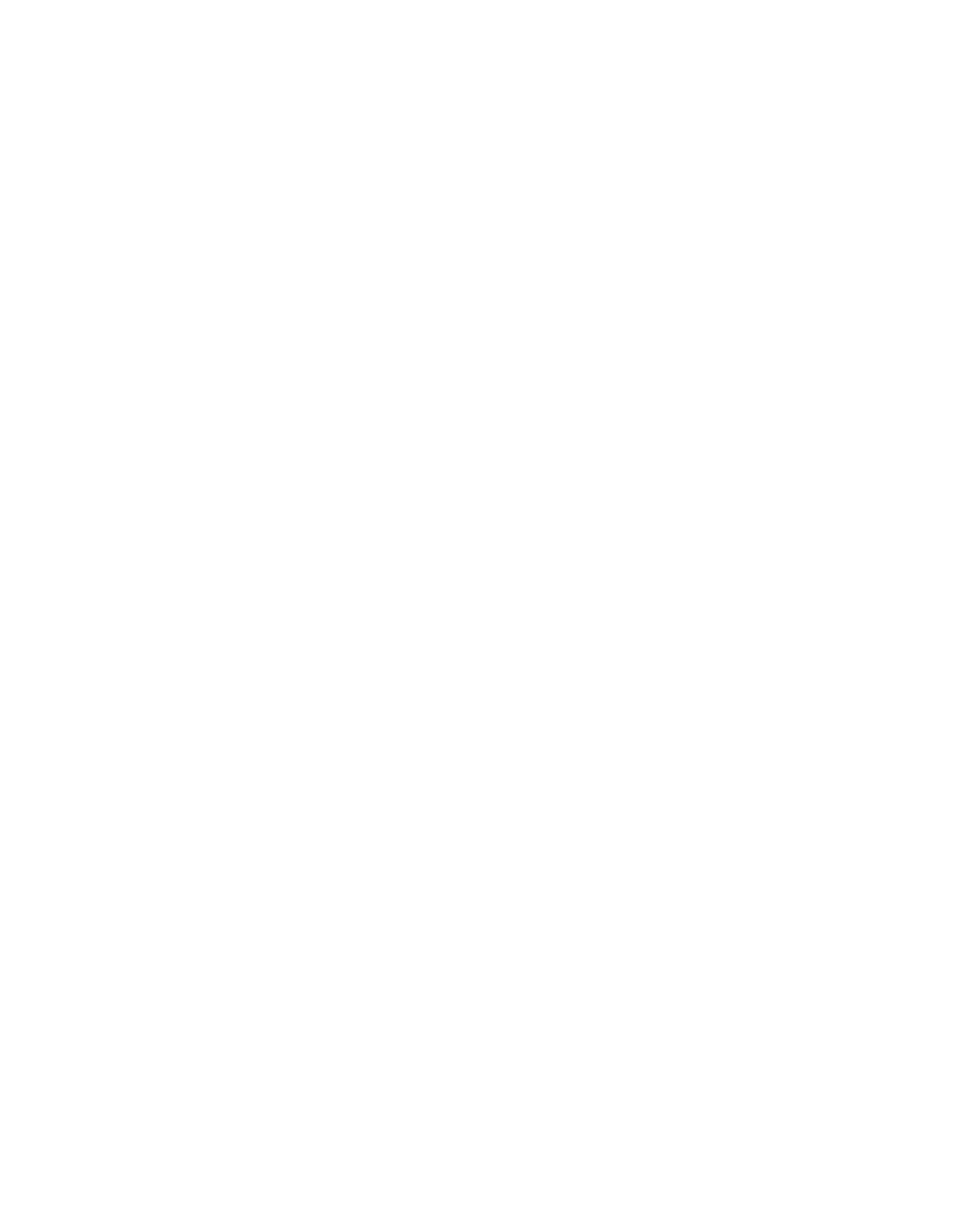# <span id="page-4-0"></span>**Chapter 1 General Information**

| <b>Contents</b> | Paragraph                                                                                                                                                                                                                                                                         | Page |
|-----------------|-----------------------------------------------------------------------------------------------------------------------------------------------------------------------------------------------------------------------------------------------------------------------------------|------|
|                 | 1<br>$\boldsymbol{2}$<br>3<br>4                                                                                                                                                                                                                                                   |      |
| 1               | <b>Introduction</b>                                                                                                                                                                                                                                                               |      |
|                 | This manual supports the Anritsu B59987 VNA Performance Verifica-<br>tion Software. This software is used with the Anritsu Vector Network<br>Analyzers and Vector Network Measurement Systems. The manual is<br>organized into six chapters and three appendices, as shown below. |      |
|                 | • General Information-Provides an overview of the product                                                                                                                                                                                                                         |      |
|                 | • Required Equipment-Describes the test equipment, compo-<br>nents, hardware and software required to use this product                                                                                                                                                            |      |
|                 | • Configuring the System—Describes how the equipment is setup<br>and interconnected                                                                                                                                                                                               |      |
|                 | • <i>Configuring the Program</i> —Describes how to setup the software                                                                                                                                                                                                             |      |
|                 | • Running the Program-Provides step-by-step instructions for<br>running the software                                                                                                                                                                                              |      |
|                 | • Troubleshooting-Contains troubleshooting suggestions and<br>service information                                                                                                                                                                                                 |      |
|                 | • Appendix A-Contains an example of tabular test results                                                                                                                                                                                                                          |      |
|                 | • Appendix B-Provides GPIB card and instrument settings                                                                                                                                                                                                                           |      |
|                 | • Appendix C-Lists instrument, calibration kit, and verification<br>kit combinations                                                                                                                                                                                              |      |
| 2               | <b>Format of the Verification Software</b>                                                                                                                                                                                                                                        |      |
|                 | The Performance Verification Software is offered on an IBM compati-<br>ble CD-ROM.                                                                                                                                                                                                |      |
| 3               | Capability                                                                                                                                                                                                                                                                        |      |

This software provides information for automating measurements of the test components contained in an Anritsu Verification Kit.

It compares the measurements made on your instrument with the test component data provided in each verification kit. This will aid in determining if the measurement values are consistent with system specifications.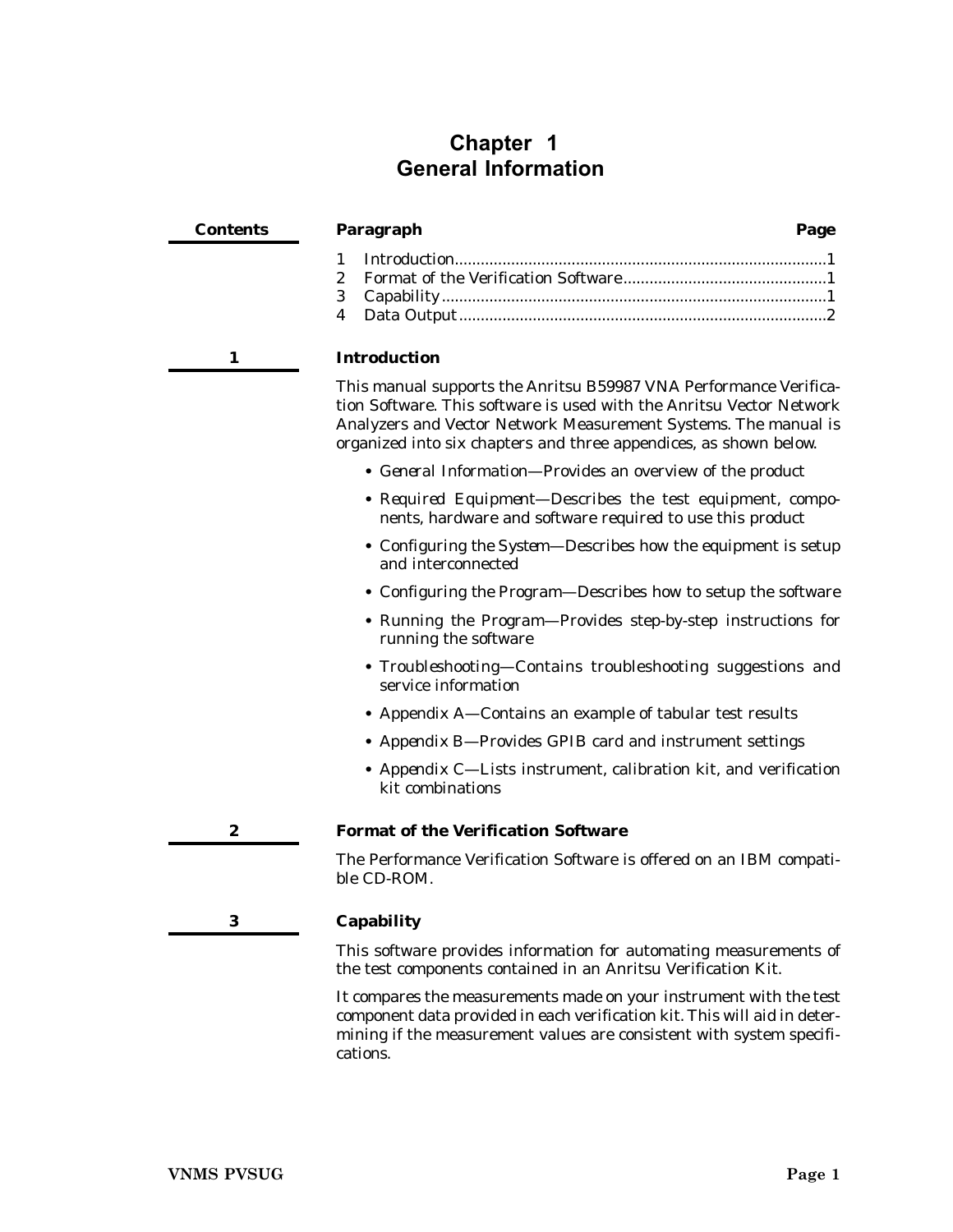<span id="page-5-0"></span>

#### **4 Data Output**

The test data and results are output in the form of six files to a directory (X:\installed directory) on your computers hard drive. The default file names, depending on the type of test being performed, are:

- **•** MIS12.DAT, 20DB12.DAT, 50DB12.DAT
- **•** MIS13.DAT, 20DB13.DAT, 50DB13.DAT
- **•** MIS14.DAT, 20DB14.DAT, 50DB14.DAT

#### *NOTES*

- This Performance Verification Software allows you to rename these files using the default ".dat" extension.
- The tabular data in each file is given at discrete frequencies at 200 MHz intervals, along with separate start and stop frequencies if the start and stop frequencies do not fall on a 200 MHz spacing.
- The test results can be viewed or printed from the "Main Menu" window.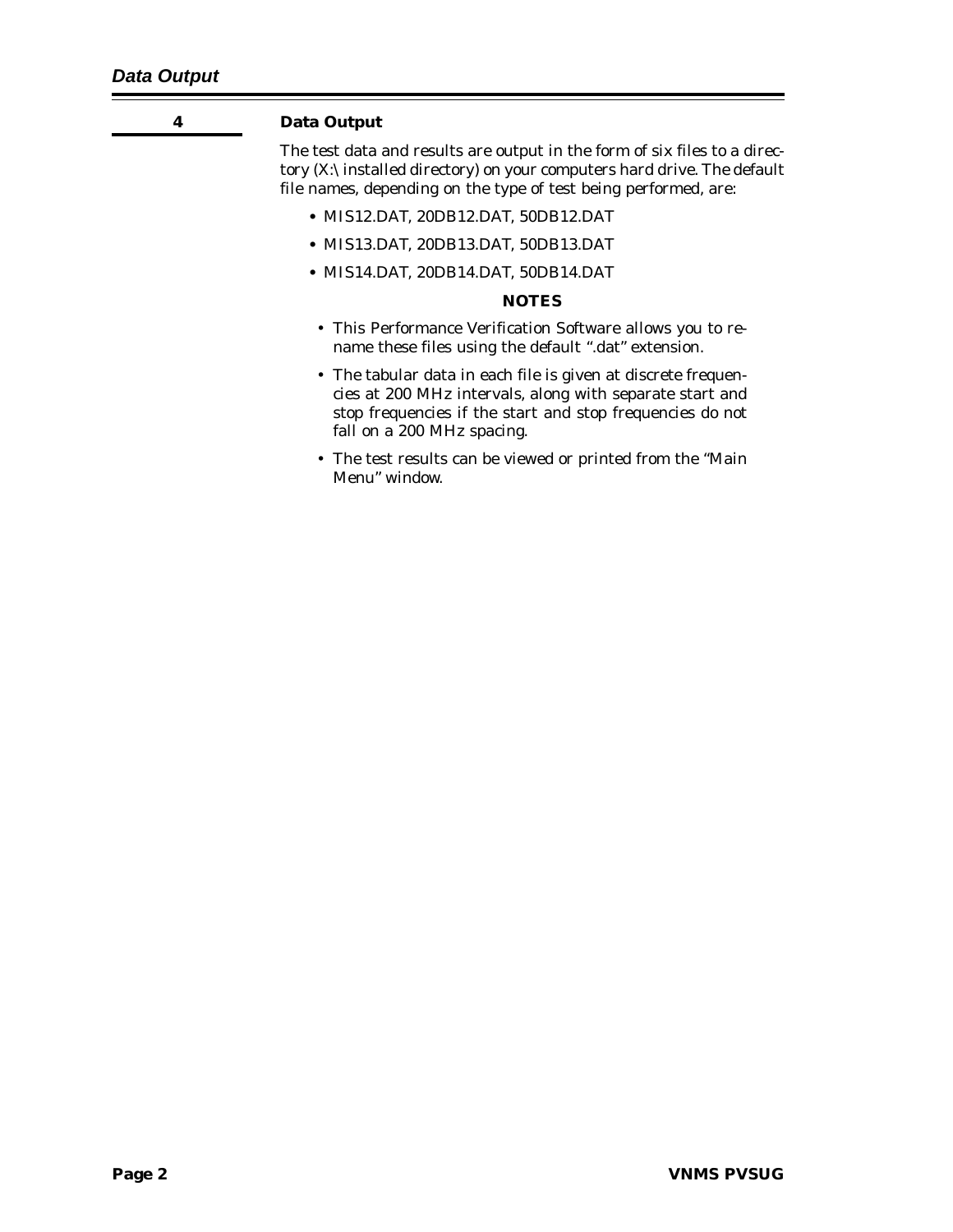# <span id="page-6-0"></span>**Chapter 2 Required Equipment**

| Contents | Paragraph                                 | Page |
|----------|-------------------------------------------|------|
|          | 5.                                        |      |
|          |                                           |      |
|          |                                           |      |
|          |                                           |      |
|          | 9 Low Frequency VMS Coaxial Measurements4 |      |
|          |                                           |      |
|          |                                           |      |
|          |                                           |      |
|          | <b>Introduction</b>                       |      |

This section describes the equipment required to use the Performance Verification Software.

#### **6 Computer (System Controller)**

#### **Operating System**

This software can be used with the following Operating Systems (U.S. English):

- **•** Microsoft Windows 95/98
- **•** Microsoft Windows NT 4.0

#### *NOTE*

This program may not function on international versions of Microsoft Windows that use double byte character sets.

#### **Hardware**

IBM-compatible computer with a 486 or faster microprocessor with a math coprocessor and a 3.5 inch floppy disk drive.

#### **7 GPIB Interface Card**

Depending upon the Operating System and hardware used to perform the Verification, there are different requirements for the GPIB hardware configurations. This program has been tested with the following configurations:

- **•** Win95: National Instruments PCMCIA for Windows 95, Versions 1.2, 1.3, 1.4, 1.5 and 1.6
- **•** WinNT: GPIB Software for Windows NT (Intel) (NI-488.2M Software) Version 1.2, 1.3, 1.4, 1.5, and 1.6

Regardless of which GPIB hardware and software is used, the GPIB card must be configured as "GPIB0."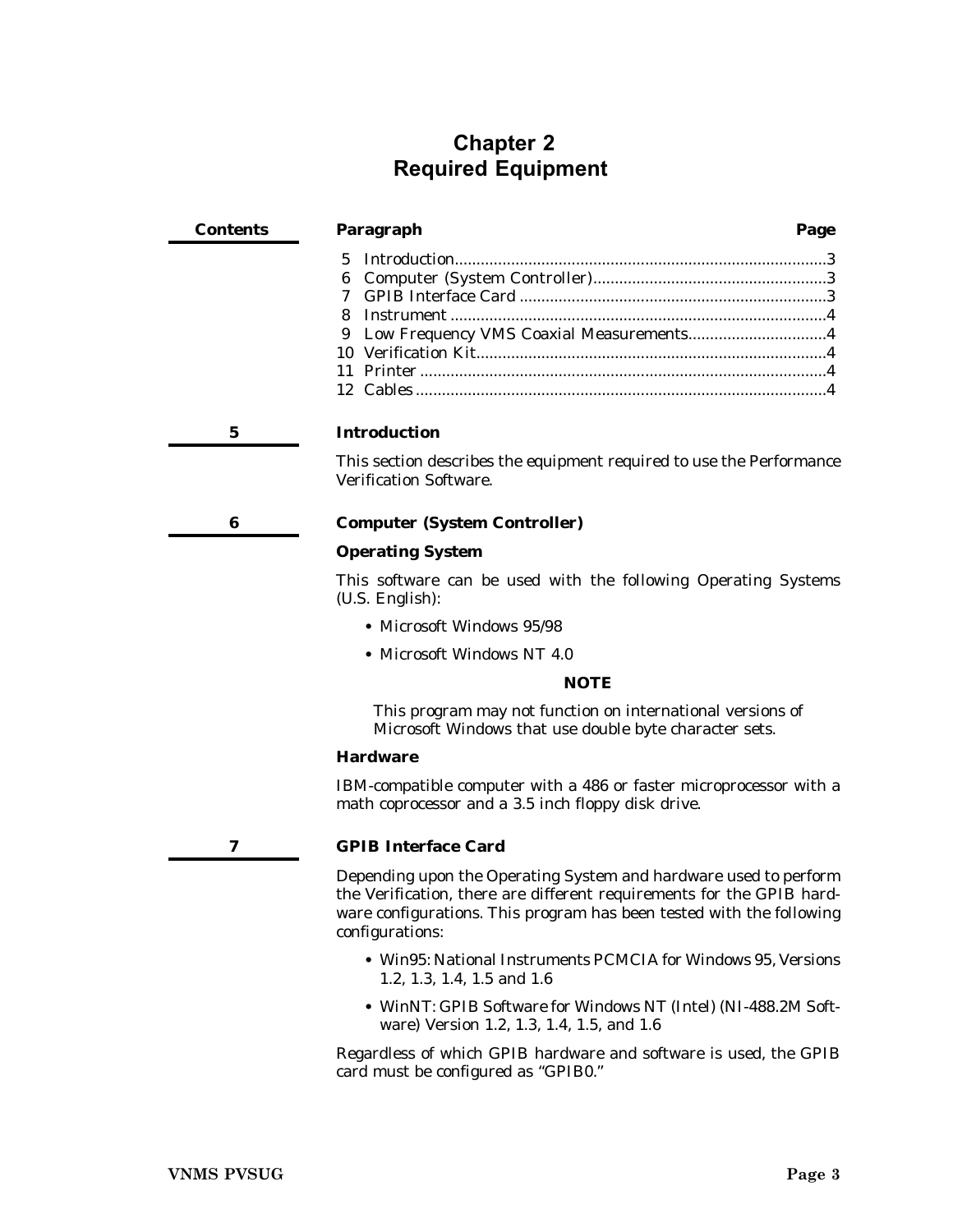<span id="page-7-0"></span>

| 8  | <b>Instrument</b>                                                                                                                                                                                                                                                                                                                                                                                                                                                                                                                     |
|----|---------------------------------------------------------------------------------------------------------------------------------------------------------------------------------------------------------------------------------------------------------------------------------------------------------------------------------------------------------------------------------------------------------------------------------------------------------------------------------------------------------------------------------------|
|    | You will need one of the following Anritsu vector network<br>measurement systems with the appropriate calibration kits:                                                                                                                                                                                                                                                                                                                                                                                                               |
|    | • $MS4622(A/B/D)$ or $MS4623(A/B/D)$ with<br>3750LF/R, 3751LF-1/R, or 3753LF/R                                                                                                                                                                                                                                                                                                                                                                                                                                                        |
|    | • MS4624(A/B/D) with 3750R, 3751R, or 3753R with Option 3                                                                                                                                                                                                                                                                                                                                                                                                                                                                             |
| 9  | <b>Low Frequency VNMS Coaxial Measurements</b>                                                                                                                                                                                                                                                                                                                                                                                                                                                                                        |
|    | A Scorpion System consists of a MS462X(A/B/D) model. One-port veri-<br>fications will work with any instrument. Two-port verifications require<br>a "B" model or an "A" model with Option 6. Three-port verifications re-<br>quire a MS462(2/3)B model with Option 3(A/B) or Option 6 with an ex-<br>ternal source. Four-port verifications require a "D" model.                                                                                                                                                                      |
| 10 | <b>Verification Kit</b>                                                                                                                                                                                                                                                                                                                                                                                                                                                                                                               |
|    | You will need an Anritsu 3663LF, 3666LF, or a 3667LF Verification Kit<br>for verifications up to 6 GHz. For verifications up to 9 GHz, you will<br>need an Anritsu 3663R, 3666R, or a 3667R Verification Kit.                                                                                                                                                                                                                                                                                                                         |
|    | <i>NOTE</i>                                                                                                                                                                                                                                                                                                                                                                                                                                                                                                                           |
|    | This program will not work with the following Anritsu Veri-<br>fication Kits: 3663, 3666, 3667, 3668, 3669, or 3669B regard-<br>less of the data disk version. You cannot use an Anritsu type<br>"LF" Verification Kit on an 8 or 9 GHz instrument.                                                                                                                                                                                                                                                                                   |
| 11 | <b>Printer</b>                                                                                                                                                                                                                                                                                                                                                                                                                                                                                                                        |
|    | A printer is not required for operation as the verification results and<br>data are stored in four files on the computer hard disk drive. These<br>files are saved in ASCII format for easy viewing and printing.                                                                                                                                                                                                                                                                                                                     |
| 12 | <b>Cables</b>                                                                                                                                                                                                                                                                                                                                                                                                                                                                                                                         |
|    | You will need a GPIB cable (Anritsu part number: 2100-2). For a one or<br>two-port verification, you will need an RF Test Port Cable (Anritsu part<br>number 3670A50-1, 3670A50-2, 3670K50-1, 3670K50-2, 3670N50-1, or<br>3670N50-2). For a three-port verification, you will need two cables. For<br>a four-port verification, you will need three cables. With the large phys-<br>ical size of the Type N and GPC7 verification devices, a "-2" cable<br>(2 foot) is recommended. If a verification of an AutoCal calibration is to |

(2 foot) is recommended. If a verification of an AutoCal calibration is to be performed, the instrument must have Option 10 installed. Also, the Anritsu AutoCal product has its own list of cable requirements not listed here.

#### *NOTE*

The Anritsu AutoCal product must have Option 1 or 2 installed. An AutoCal unit without Option 1 might work, but it will not calibrate the instrument properly. Also, the AutoCal will only do a one- or two-port calibration. The AutoCal is not capable of performing a three-port calibration. 4-port AutoCal is not supported.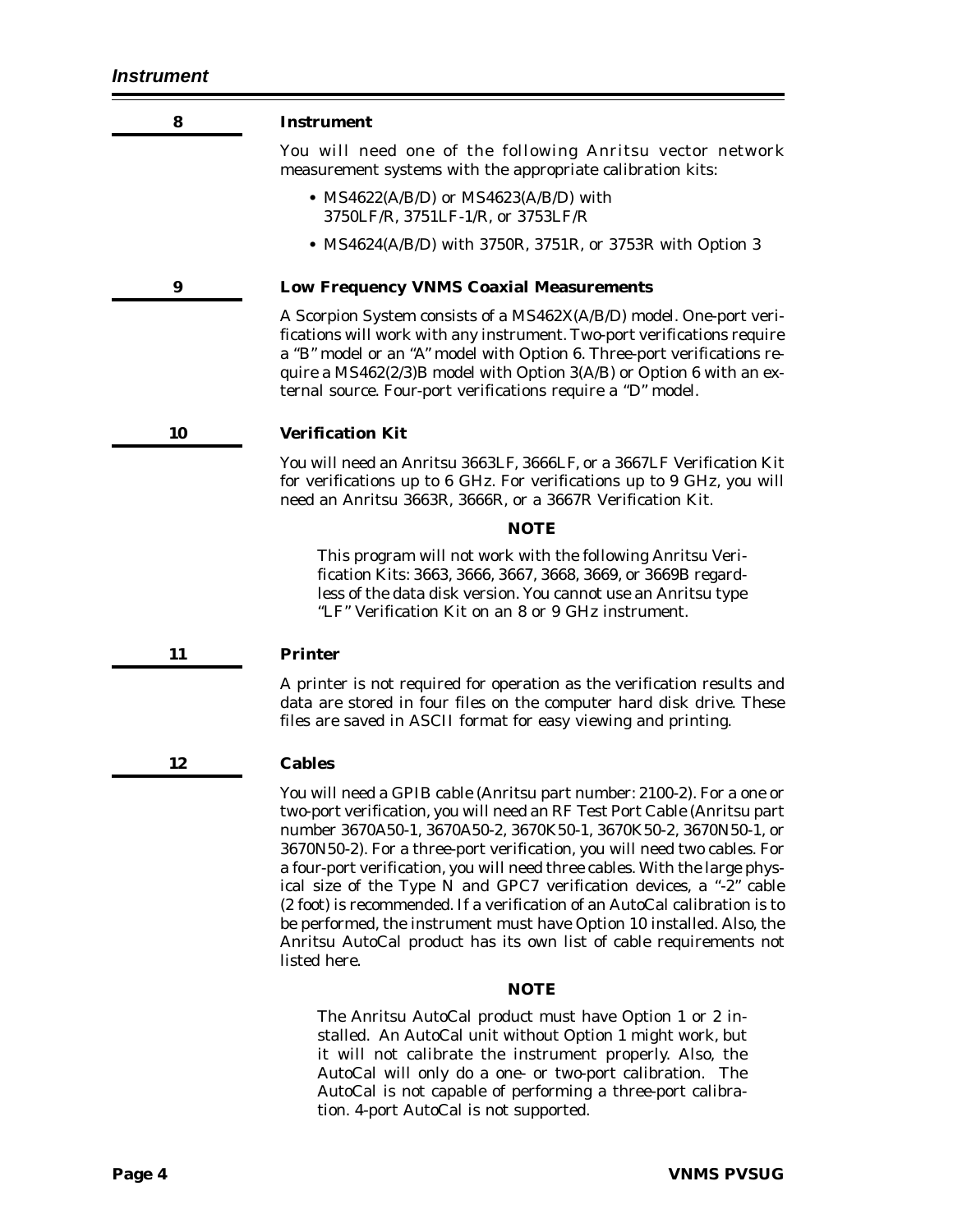# <span id="page-8-0"></span>**Chapter 3 Configuring the System**

| Contents | Paragraph<br>Page                                                                                                                                                                                                                       |
|----------|-----------------------------------------------------------------------------------------------------------------------------------------------------------------------------------------------------------------------------------------|
|          |                                                                                                                                                                                                                                         |
|          |                                                                                                                                                                                                                                         |
|          |                                                                                                                                                                                                                                         |
|          |                                                                                                                                                                                                                                         |
| 13       | Introduction                                                                                                                                                                                                                            |
|          | This chapter describes how the various system elements are intercon-<br>nected and the preliminary steps required for operation of the verifica-<br>tion software.                                                                      |
| 14       | <b>Hardware Interconnection</b>                                                                                                                                                                                                         |
|          | Connect one end of the cable to the computer's GPIB port. Connect the<br>other end of the cable to the instrument GPIB port labeled IEEE 488.2<br>GPIB. Do not connect the cable to the instrument GPIB port labeled<br>Dedicated GPIB. |

For a one- or two-port verification, connect a test cable to Port 2 such that a male connector is available for use. Connect a test cable or connector adapter on Port 1 such that a female connector is available for use.



**Figure 1.** MS4624D Connected to DUT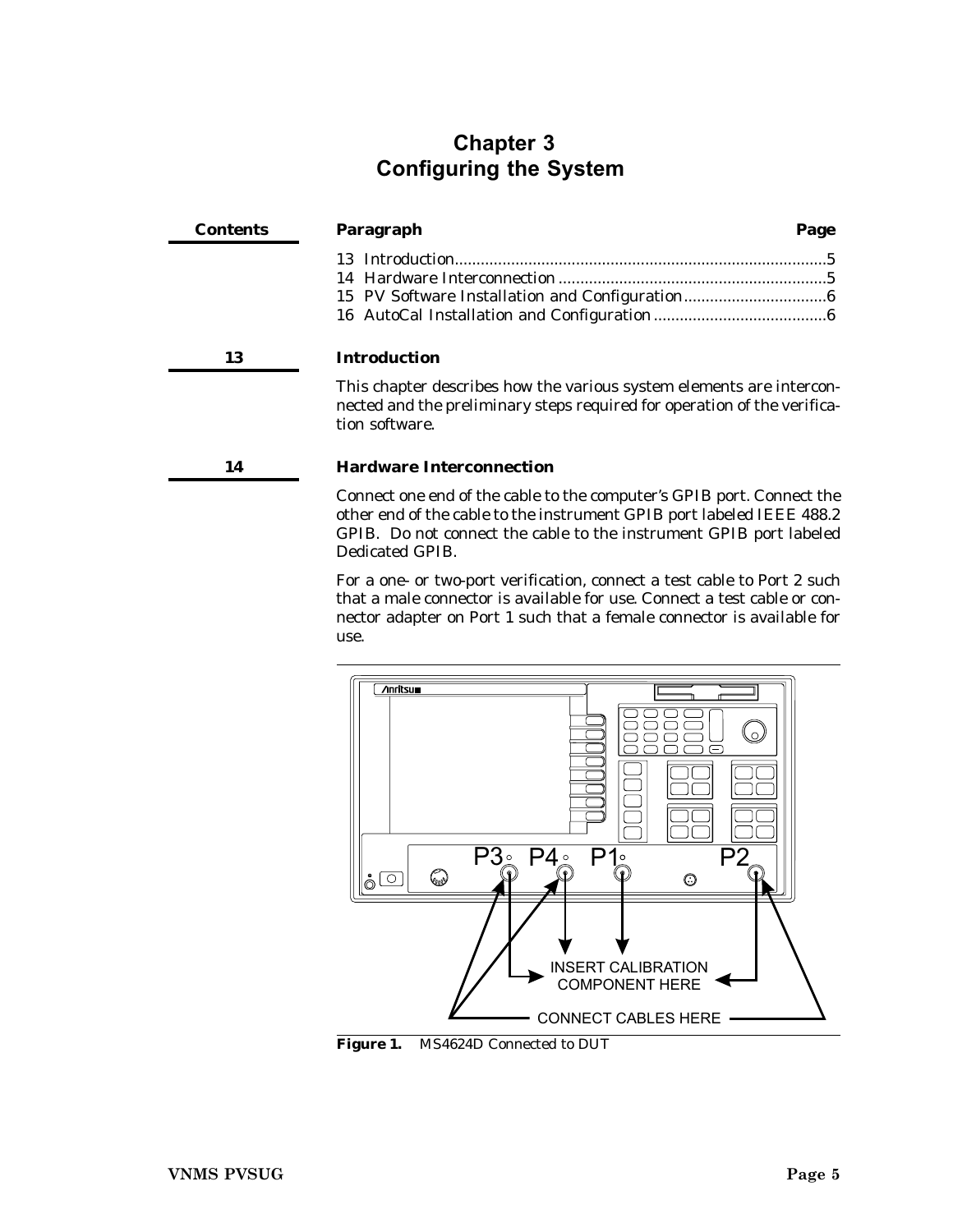#### <span id="page-9-0"></span>**15 Performance Verification (PV) Software Installation**

#### **CD ROM**

Insert the CD-ROM into your CD-ROM Drive. The installation program should run automatically. Follow the instructions on the screen. If the installation program does not start automatically, then, using *Windows Explorer* or the *My Computer* icon, browse to the root directory of the CD-ROM. Double click the *Startup.exe* program to begin the installation process.

#### **Floppy Disk**

The program installation files, *Setup.exe, Setup.W02,* etc, in the CD-ROM's Program Directory can be copied to floppy disks for installation on PC's without CD-ROM drives. Each *Setup.\** file will need to be on its own floppy disk. Label the first "Disk 1," the second "'Disk 2," etc.

Put the disk labeled "Disk 1" into the 3.5-inch high-density-floppy drive. From the Task Bar [TB], select the Start—Run command sequence and type  $X:\setminus$  setup.exe, where X is the drive letter of the floppy drive the disk is in. Press the Enter key.

The setup program will copy the files to your PC into the directory of your choice (you will be prompted for the destination directory). Unlike previous versions, this program cannot be run from a floppy disk directly. When the setup program is completed, the program may or may not want to restart Windows, depending if there were any files in use (usually DLLs) at the time of the installation.

#### **16 AutoCal Hardware/Software Installation**

Follow the instructions in the AutoCal manual (or MS462XX Operation Manual) for these procedures. Refer to Figure 1 (previous page) when connecting an AutoCal module (calibration component) to the instrument for an AutoCal calibration.

If an Anritsu 36581NNF or a 36582KKF AutoCal module is to be used, there are some special considerations that have to be made in order to successfully pass the verification. These are discussed later in the "Running the Program" section. The program will also advise the operator of these considerations at the proper time.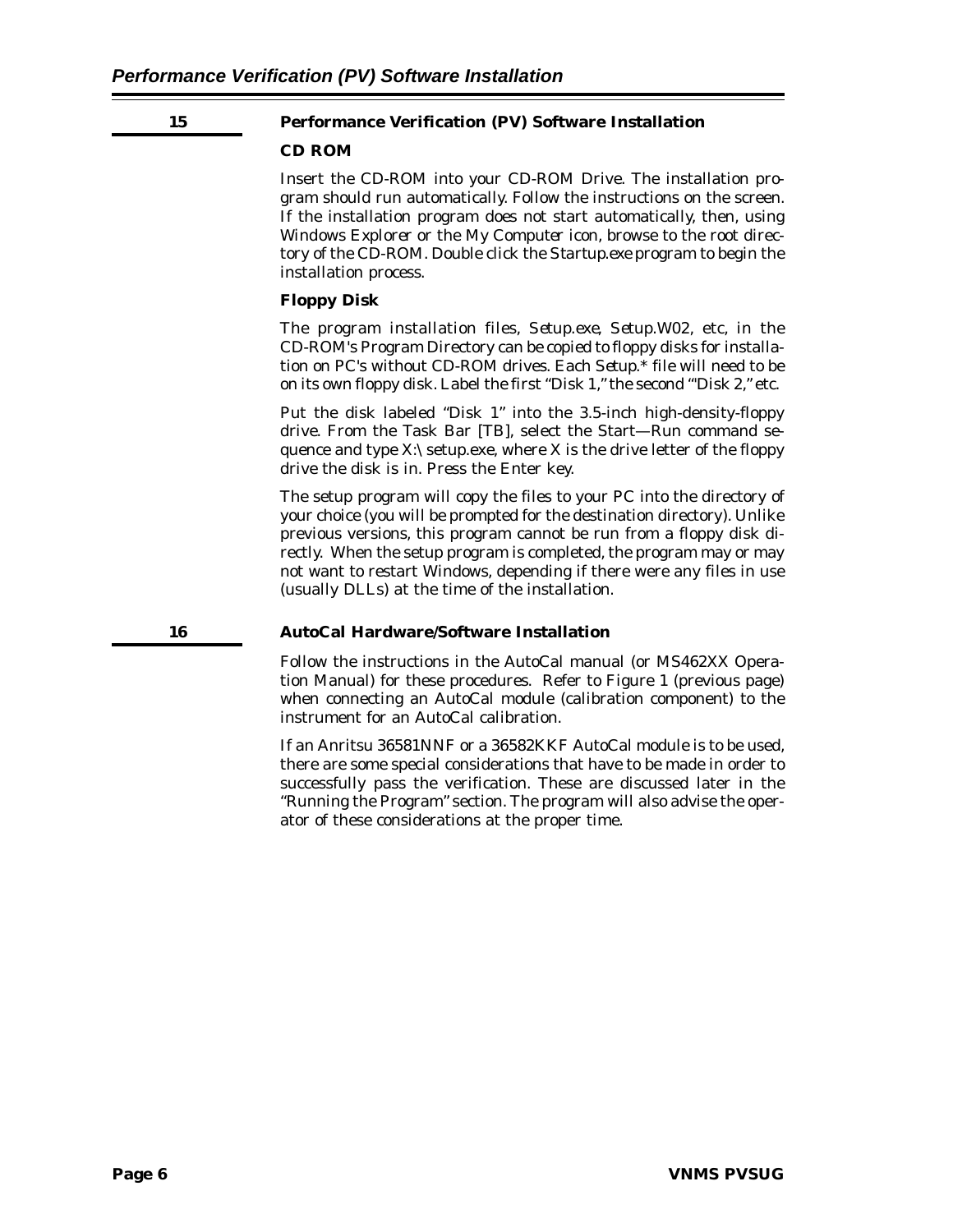# <span id="page-10-0"></span>**Chapter 4 Configuring the Program**

| <b>Contents</b> | Paragraph                                                                                                                                                                                                                    | Page                                                                                                                                   |  |  |  |
|-----------------|------------------------------------------------------------------------------------------------------------------------------------------------------------------------------------------------------------------------------|----------------------------------------------------------------------------------------------------------------------------------------|--|--|--|
|                 |                                                                                                                                                                                                                              |                                                                                                                                        |  |  |  |
| 17              | <b>Introduction</b>                                                                                                                                                                                                          |                                                                                                                                        |  |  |  |
|                 | This Performance Verification software runs in a Windows environ-<br>ment as described below. Note that the actual appearance may vary<br>slightly in relation to the operating system being used (Windows 95 or<br>NT 4.0). |                                                                                                                                        |  |  |  |
| 18              | <b>Starting the Program</b>                                                                                                                                                                                                  |                                                                                                                                        |  |  |  |
|                 | With the equipment and software configured as described in<br>Chapter 3, turn on the computer and allow it to boot up to Windows.                                                                                            |                                                                                                                                        |  |  |  |
|                 |                                                                                                                                                                                                                              | Locate the VerifyAll. Exe icon on the desktop and double-click on it. The<br>program launcher menu will be displayed (as shown below). |  |  |  |
|                 | Anritsu Verification System                                                                                                                                                                                                  |                                                                                                                                        |  |  |  |
|                 | Anritsu Microwave Measurements Division                                                                                                                                                                                      |                                                                                                                                        |  |  |  |
|                 |                                                                                                                                                                                                                              | <b>Verification Software For</b>                                                                                                       |  |  |  |
|                 | VNA's, VNMS's, and mm wave Systems                                                                                                                                                                                           |                                                                                                                                        |  |  |  |
|                 | GPRG-B-59987 Version 1.02                                                                                                                                                                                                    |                                                                                                                                        |  |  |  |
|                 | Verify a 37000X VNA                                                                                                                                                                                                          | <- View Manual                                                                                                                         |  |  |  |
|                 | Verify a Scorpion VNMS                                                                                                                                                                                                       | <- View Manual                                                                                                                         |  |  |  |
|                 | Waveguide (Q, V, W, EW, E, EE)                                                                                                                                                                                               | Run Printer Utility                                                                                                                    |  |  |  |
|                 | Run Uninstall Utility<br>Exit                                                                                                                                                                                                | Visit Our Website                                                                                                                      |  |  |  |

Double Click the Scorpion Verification Software icon on the desktop.

At this point you can install the 3.5-inch data disk from the Verification Kit into an available floppy drive.

The program will also display an About dialog box.

Press OK or Enter to continue.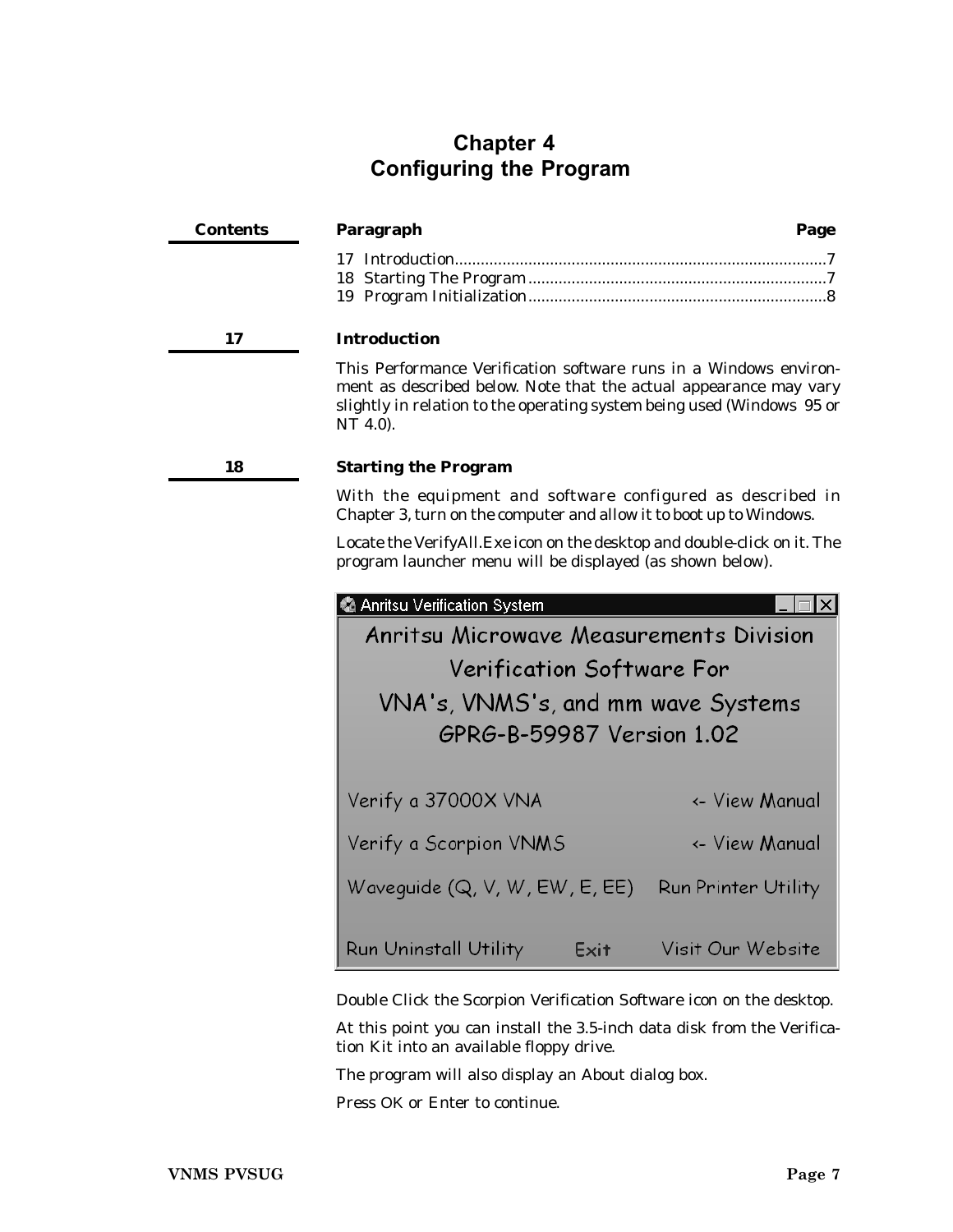#### <span id="page-11-0"></span>**19 Program Initialization**

You will be prompted to enter your name.

| Anritsu Verification                         |              |
|----------------------------------------------|--------------|
| Please Enter Your Name [3 character Minimum] | OΚ<br>Cancel |
| Fred                                         |              |

After you enter your name, the program will check for a GPIB card at the location GPIB0.

| <b>Press Enter to Cancel</b> |        |  |
|------------------------------|--------|--|
| Checking for GPIB Board 0    | Cancel |  |

If the program finds a GPIB board at GPIB0 the program will continue. If the program does not find a GPIB board at GPIB0, or if you answer No to the dialog box below, the program will terminate. At this point you should answer Yes to this question.



Next, the program will search the GPIB bus for an Anritsu Scorpion instrument. If the program finds any other Anritsu VNA, the program will skip those instruments without any response required from you.

| <b>Press Enter to Cancel</b>                                                     |
|----------------------------------------------------------------------------------|
| Searching GPIB Bus Address 6 for a Anritsu VNA. Press Enter key to abort search. |
|                                                                                  |
| Cancel                                                                           |
|                                                                                  |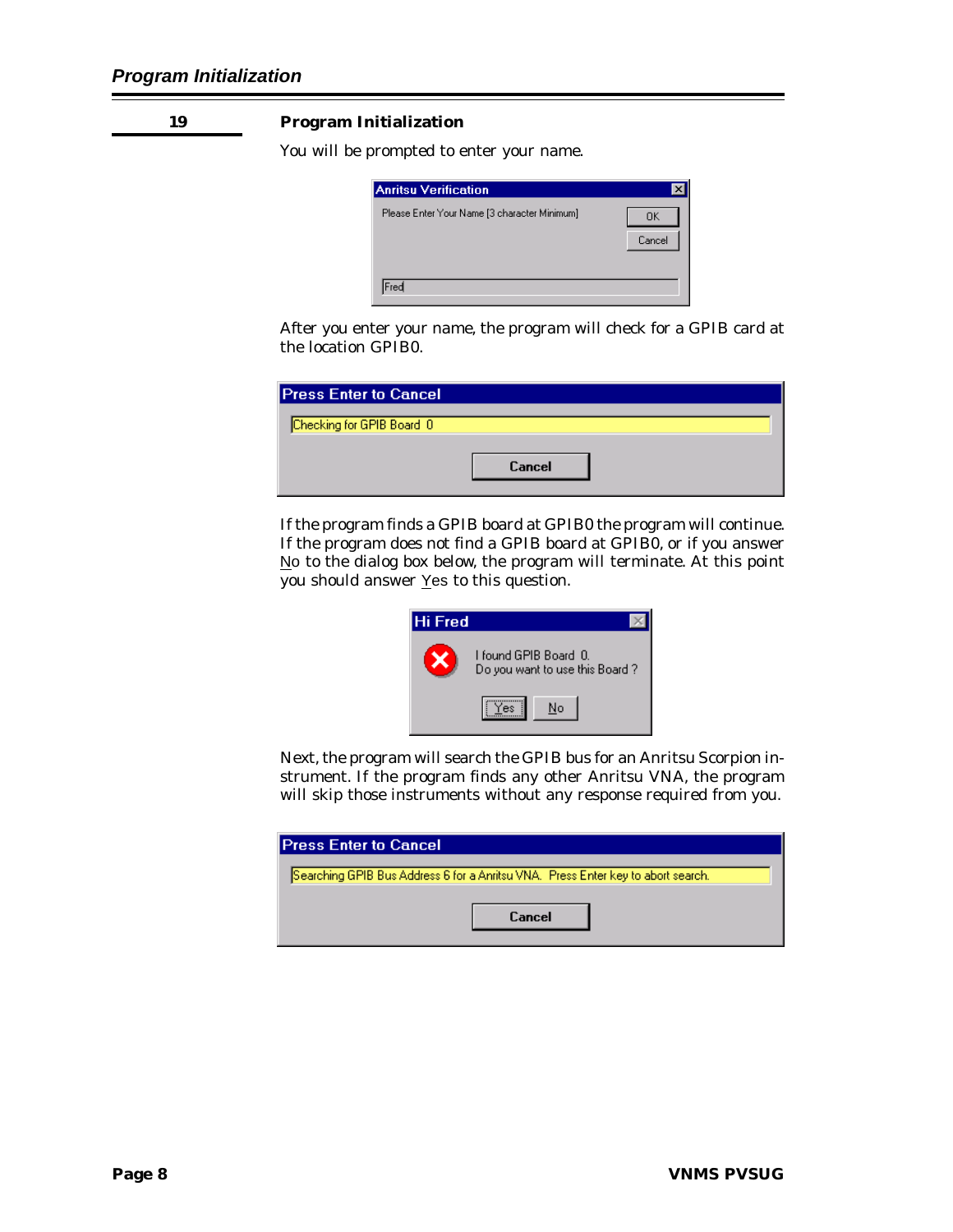If the program finds a VNA, it will ask you for information about the VNA you want to use for the verification.



If there are multiple Scorpion instruments on the GPIB Bus, and this instrument is not the one you want to verify, then you should answer No so the program will look for another Scorpion on the GPIB bus.

If the you answer  $N$ o to the above, the program will respond by searching for another instrument.

If the program did not find an instrument on the GPIB bus, the program will tell the you that it did not find one, then exit. If there is an instrument on the GPIB bus and the program did not find it, then a problem exists somewhere in the system. Check the cables to make sure they are properly connected, and check the GPIB system to verify that it is operating properly. If this does not alleviate the problem, there could be something wrong with the GPIB system or the instrument.



#### *NOTES*

In this section of the program, items that are determined by the program to be complete enough to continue to the next step will have the Frames text label change color from red to green to give you an indication to proceed.

If the next item is a text box that needs to be filled in, the program will automatically move the cursor to that text box.

If the next item is a multiple choice item, the program will enable the choice's frame box and turn the label of the box red to draw your attention to it.

After you make a selection, the program will continue in this fashion until enough information has been entered to perform a calibration. At that point, the "Calibrate VNA" button will be enabled so you can start the actual calibration of the instrument. You will have a chance to confirm the information that was input before proceeding with the calibration. Also, at any time up until the confirmation of the information input, you can go back to any stage of the setup and change items you wish to change.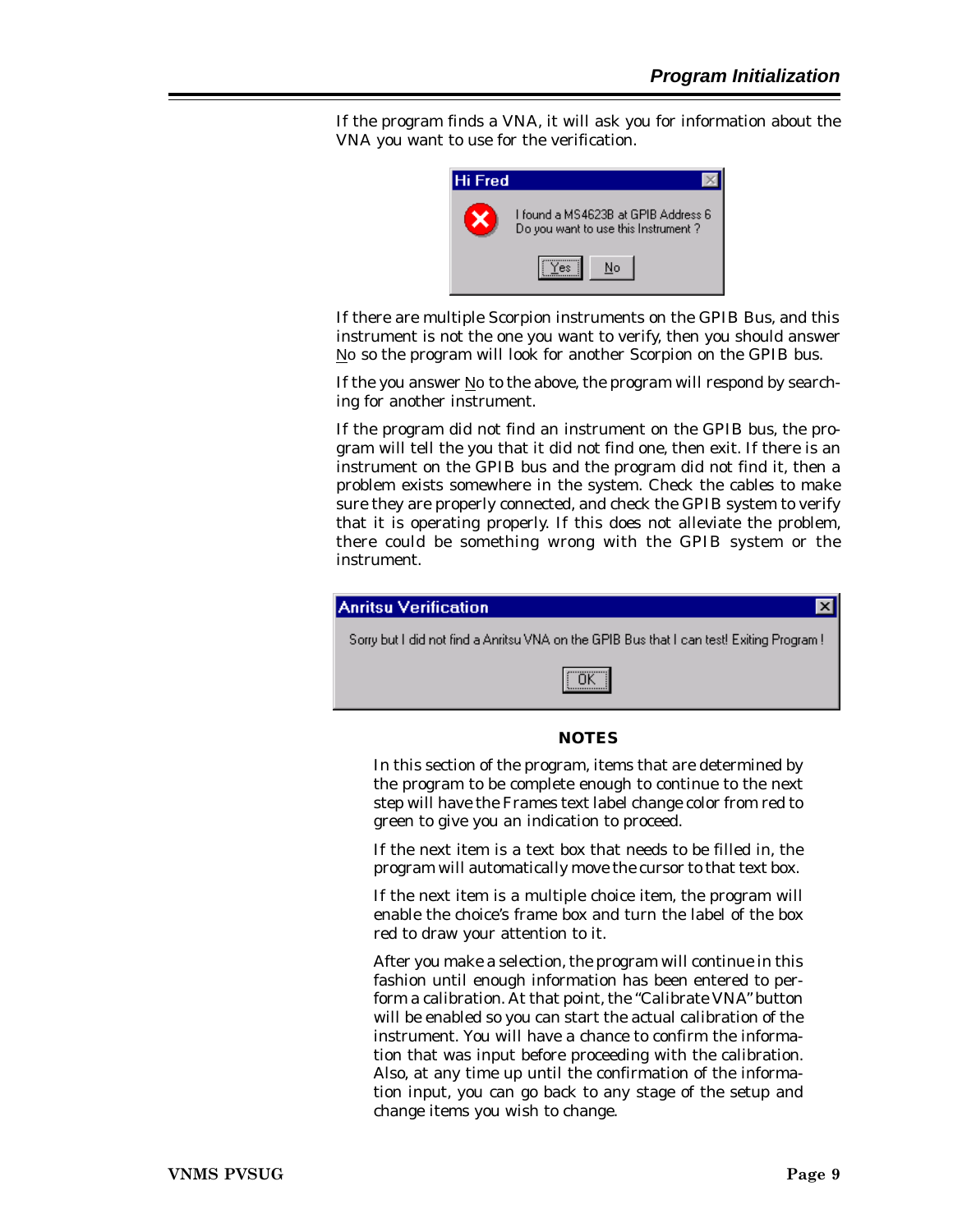Please bear in mind that changing some choices may cause some of the information to have to be re-entered. For example, if you select a different calibration kit, you will also have to choose the verification kit as well as the frequency range again since the newest selections may not be valid for the previous information that was entered.

Next, you are prompted to select a test port configuration.

| Anritsu MS4624D Verification<br>D.                                   |                                       |                                               |                        |
|----------------------------------------------------------------------|---------------------------------------|-----------------------------------------------|------------------------|
| Anritsu MS4624D Verification                                         |                                       |                                               | FRED                   |
|                                                                      |                                       |                                               | Jul. 28, 2003 14:11:58 |
| Verification Kit Info   Main Menu   Serial Number Info               |                                       |                                               |                        |
| Scorpion Port Test Info   Calibration Kit Info   Coax Frequency Info |                                       |                                               |                        |
|                                                                      |                                       |                                               |                        |
|                                                                      |                                       | Scorpion Measurement Parameters to Test-      |                        |
|                                                                      | Standard                              |                                               |                        |
|                                                                      | $\degree$ 1 Port [S21, S22 only]      |                                               |                        |
|                                                                      |                                       | C 2 Port [S21, S11, S12, S22]                 |                        |
|                                                                      | $\frac{1}{2}$ 3 Port [ All 2 Port and | S31-S11 & S13-S33 ]                           |                        |
|                                                                      | Ġ.                                    | 4 Port [All 3 Port and<br>S41-S11 & S14-S44 ] |                        |
|                                                                      |                                       |                                               |                        |
|                                                                      |                                       |                                               |                        |

Then, you will enter the information about the Calibration Kit. The calibration has a coefficients disk and it should be loaded at this point.

| Anritsu MS4624D Verification                                         |                                                                         |  |
|----------------------------------------------------------------------|-------------------------------------------------------------------------|--|
| This Section is complete. Go to another Red Section                  | $\mathcal{L}(\mathcal{A})=\mathcal{A}(\mathcal{A})$<br>FRED<br>ti se ne |  |
|                                                                      | Jul. 28, 2003 14:12:38                                                  |  |
| Verification Kit Info   Main Menu   Serial Number Info               |                                                                         |  |
| Scorpion Port Test Info   Calibration Kit Info   Coax Frequency Info |                                                                         |  |
|                                                                      | Load Cal Kit Disk From Vna Floppy ?                                     |  |
| <b>Calibration Kit Type</b><br>$63.5 \text{ mm}$                     | $C$ Yes<br>$\odot$ No                                                   |  |
| $\cap$ N                                                             | -Autocal Module Information:                                            |  |
| $C$ GPC7                                                             | C N Electronic C K Electronic                                           |  |
|                                                                      | C K Mechanical                                                          |  |
|                                                                      | Insertable Connector Information                                        |  |
| Serial Number (5 Digits) -                                           | C Use Insertable Connectors                                             |  |
| 123456                                                               | C. Do Not Use Insertable Connectors                                     |  |
|                                                                      | – Serial Number (5 Digits) –                                            |  |
|                                                                      |                                                                         |  |
|                                                                      |                                                                         |  |
|                                                                      |                                                                         |  |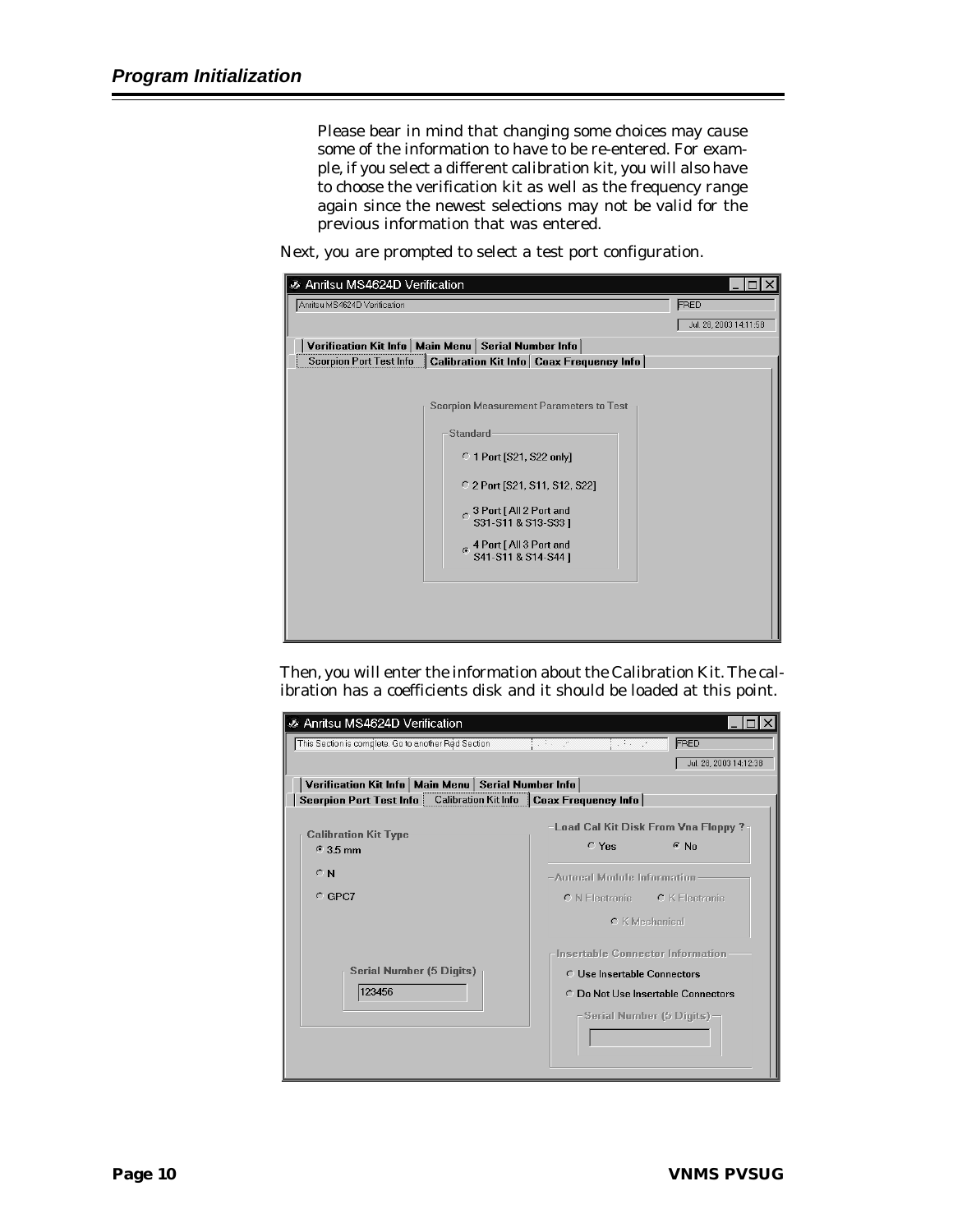Select the verification kit type, enter the verification kit serial number, and select the appropriate floppy drive.

| <b>Ø Anritsu MS4624D Verification</b> |                                                                      | ⊓lx                    |
|---------------------------------------|----------------------------------------------------------------------|------------------------|
| Anritsu MS4624D Verification          |                                                                      | FRED                   |
|                                       |                                                                      | Jul. 28, 2003 14:14:18 |
|                                       | Scorpion Port Test Info   Calibration Kit Info   Coax Frequency Info |                        |
|                                       | Verification Kit Info   Main Menu   Serial Number Info               |                        |
|                                       | <b>Verification Kit Information</b>                                  |                        |
|                                       | $O$ GPC $7$<br>O N                                                   |                        |
|                                       | $63.5$ mm                                                            |                        |
|                                       |                                                                      |                        |
|                                       |                                                                      |                        |
|                                       |                                                                      |                        |
|                                       | Serial Number (5 Digits)                                             |                        |
|                                       | 12345                                                                |                        |
|                                       | PC Floppy Drive the Disk is in ? $\neg$                              |                        |
|                                       |                                                                      |                        |
|                                       | $C$ B<br>C A                                                         |                        |
|                                       |                                                                      |                        |
|                                       |                                                                      |                        |
|                                       |                                                                      |                        |

The program will tell you to insert the disk into the disk drive, then check to see if the correct disk (a Scorpion verification kit disk) is in the floppy drive.

#### *NOTE*

This program WILL NOT WORK with an older Version 1 disk because the tolerances on the Version 1 disk do not conform to the new specifications. This program will not work with a high frequency Version 2 verification kit disk from a 3663, 3666, 3667, 3668, 3669, or 3669B verification kit. Also, customers can not have their high frequency verification kits upgraded for use with a Scorpion Instrument. If there are any questions about this please contact your local Anritsu customer service center for more information.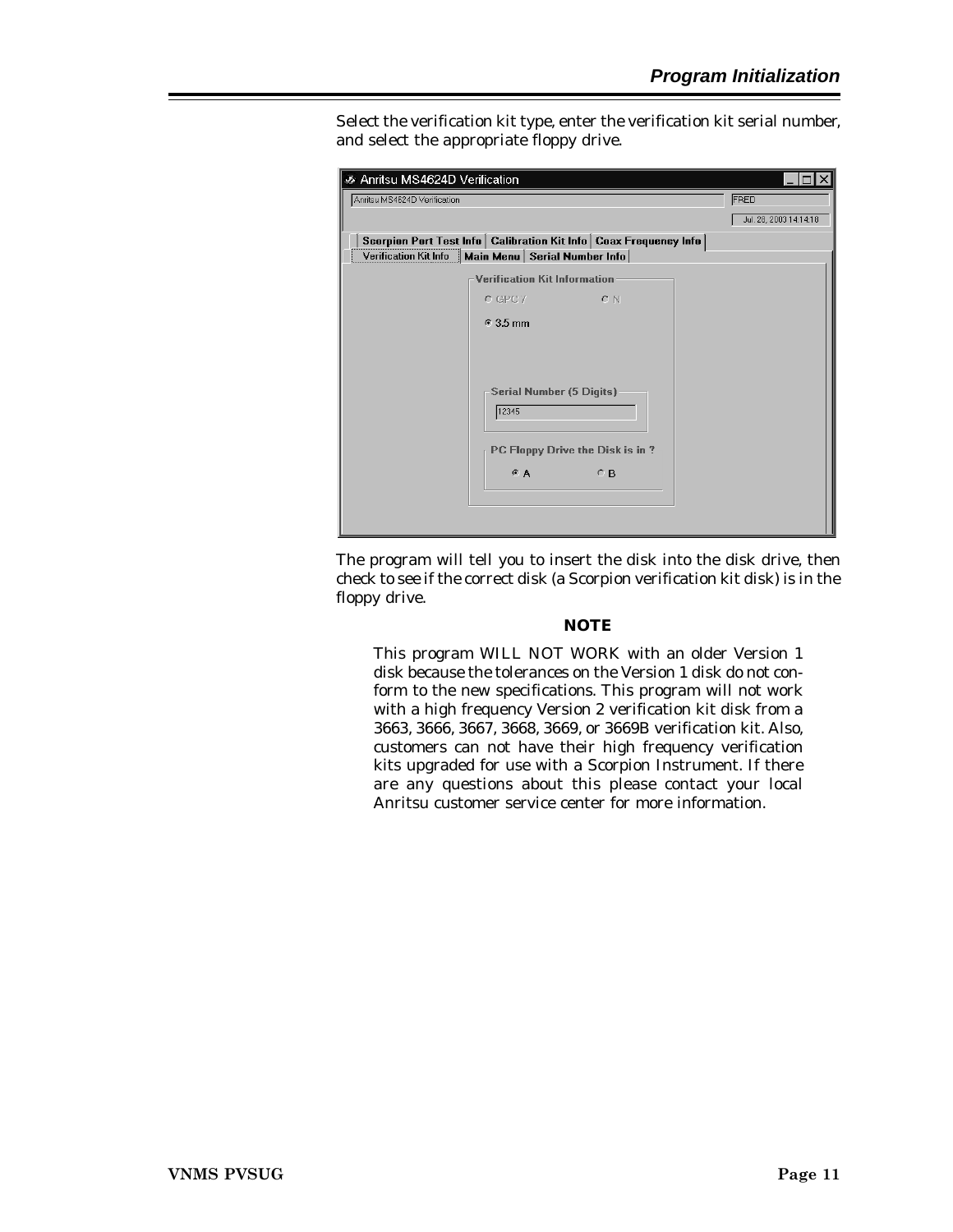The next item that must be entered is the frequency range for the verification to be done. Once a start and stop frequency have been selected the "Setup Calibration of VNA" button will be enabled.

| <b>Ø Anritsu MS4624D Verification</b>          |                                                        | $\times$               |
|------------------------------------------------|--------------------------------------------------------|------------------------|
| Anritsu MS4624D Verification                   |                                                        | frted                  |
|                                                |                                                        | Jul. 28, 2003 14:33:17 |
|                                                | Verification Kit Info   Main Menu   Serial Number Info |                        |
| Scorpion Port Test Info   Calibration Kit Info | Coax Frequency Info                                    |                        |
| <b>Start Frequency</b>                         | <b>Stop Frequency</b>                                  |                        |
| $6.10$ MHz                                     | $\circ$ 3 GHz                                          |                        |
|                                                | $C$ 6 GHz                                              |                        |
|                                                | $C$ 8 GHz                                              |                        |
|                                                | $G$ 9 GHz                                              |                        |
|                                                |                                                        |                        |
|                                                |                                                        |                        |
|                                                |                                                        |                        |
|                                                | <b>Setup Calibration of VNA</b>                        |                        |
|                                                |                                                        |                        |
|                                                |                                                        |                        |
|                                                |                                                        |                        |
|                                                |                                                        |                        |

When you click "Setup Calibration of VNA," you will be asked to confirm if the information entered was correct. If you select  $\underline{N}$ o, the program will return to the setup menus so that you can check or change items.

If you select the Yes option, the program will setup the VNA according to the input supplied. A dialog box similar to the one shown below will provide instructions.

| <b>Anritsu Verification</b>                                                                                                                                                                                                                                                                                                                                                                             |
|---------------------------------------------------------------------------------------------------------------------------------------------------------------------------------------------------------------------------------------------------------------------------------------------------------------------------------------------------------------------------------------------------------|
| Install an adapter or cable on the VNA's Port 1 so a Female Connector is available to the Operator.<br>Install a cable on the VNA's Port 2 so a Male Connector is available to the Operator.<br>Follow the instructions on the VNA screen.<br>When you are done you can save the calibration to the VNA's Hard Drive if you want to.<br>When you are done with the Calibration press Enter to continue. |
|                                                                                                                                                                                                                                                                                                                                                                                                         |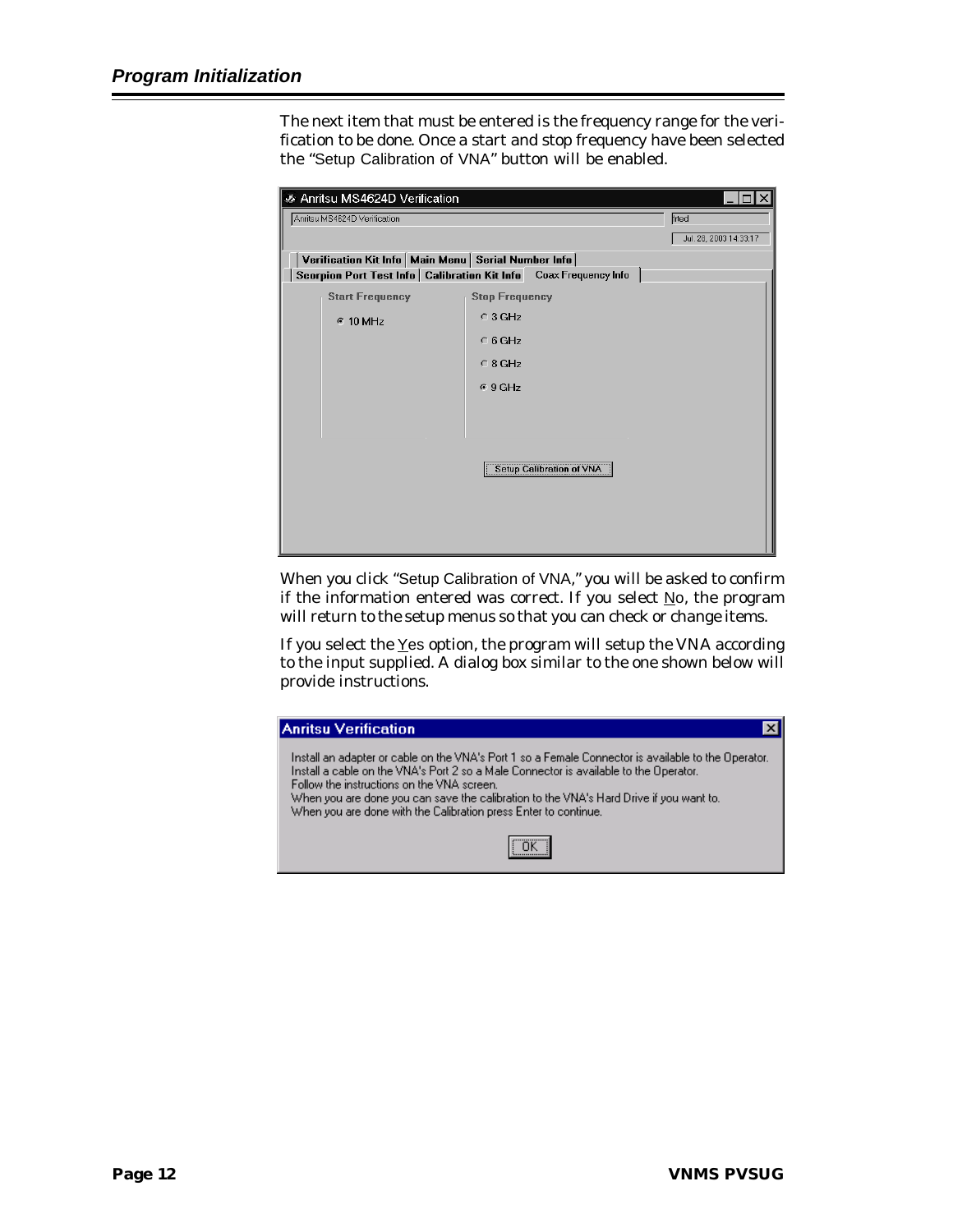When you click the **OK** button in the "Setup Instructions" dialog box, the program will setup the VNA for running the tests on the verification devices and display the "Main Menu" shown below.

| C Anritsu MS4624D Verification                                       |                                  |                        |                        |  |  |  |  |
|----------------------------------------------------------------------|----------------------------------|------------------------|------------------------|--|--|--|--|
| Anritsu MS4624D Verification<br>frted                                |                                  |                        |                        |  |  |  |  |
| Jul. 28, 2003 14:38:13                                               |                                  |                        |                        |  |  |  |  |
| Scorpion Port Test Info   Calibration Kit Info   Coax Frequency Info |                                  |                        |                        |  |  |  |  |
| Verification Kit Info Main Menu   Serial Number Info                 |                                  |                        |                        |  |  |  |  |
| <b>Instrument Control</b>                                            | <b>Verification Test Control</b> |                        |                        |  |  |  |  |
| <b>Auto Scale Display</b>                                            | <b>Run All Tests</b>             | <b>Repeat Last Cal</b> | <b>Data to Floppy</b>  |  |  |  |  |
| <b>Default Display Scale</b>                                         |                                  |                        |                        |  |  |  |  |
| <b>Gn Tn Remnte Control</b>                                          | <b>Offset Mismatch</b>           | SN#                    | $\leq$ -View           |  |  |  |  |
|                                                                      | 20 dB Attenuator                 | SN#                    | <-View                 |  |  |  |  |
| <b>Go To Local Control</b>                                           | 50 dB Attenuator                 | SN#                    | <-View                 |  |  |  |  |
| <b>Program Control</b>                                               |                                  |                        |                        |  |  |  |  |
| Restart                                                              | <b>Test Port Pair</b>            |                        |                        |  |  |  |  |
|                                                                      | <b>6 Port 1 &amp; Port 2</b>     | C Port 1 & Port 3      | $CP$ nrt 1 & Pnrt 4    |  |  |  |  |
| Quit                                                                 | <b>Tests Completed</b>           | <b>Tests Completed</b> | <b>Tests Completed</b> |  |  |  |  |
| About                                                                |                                  |                        |                        |  |  |  |  |

Program initialization is now complete.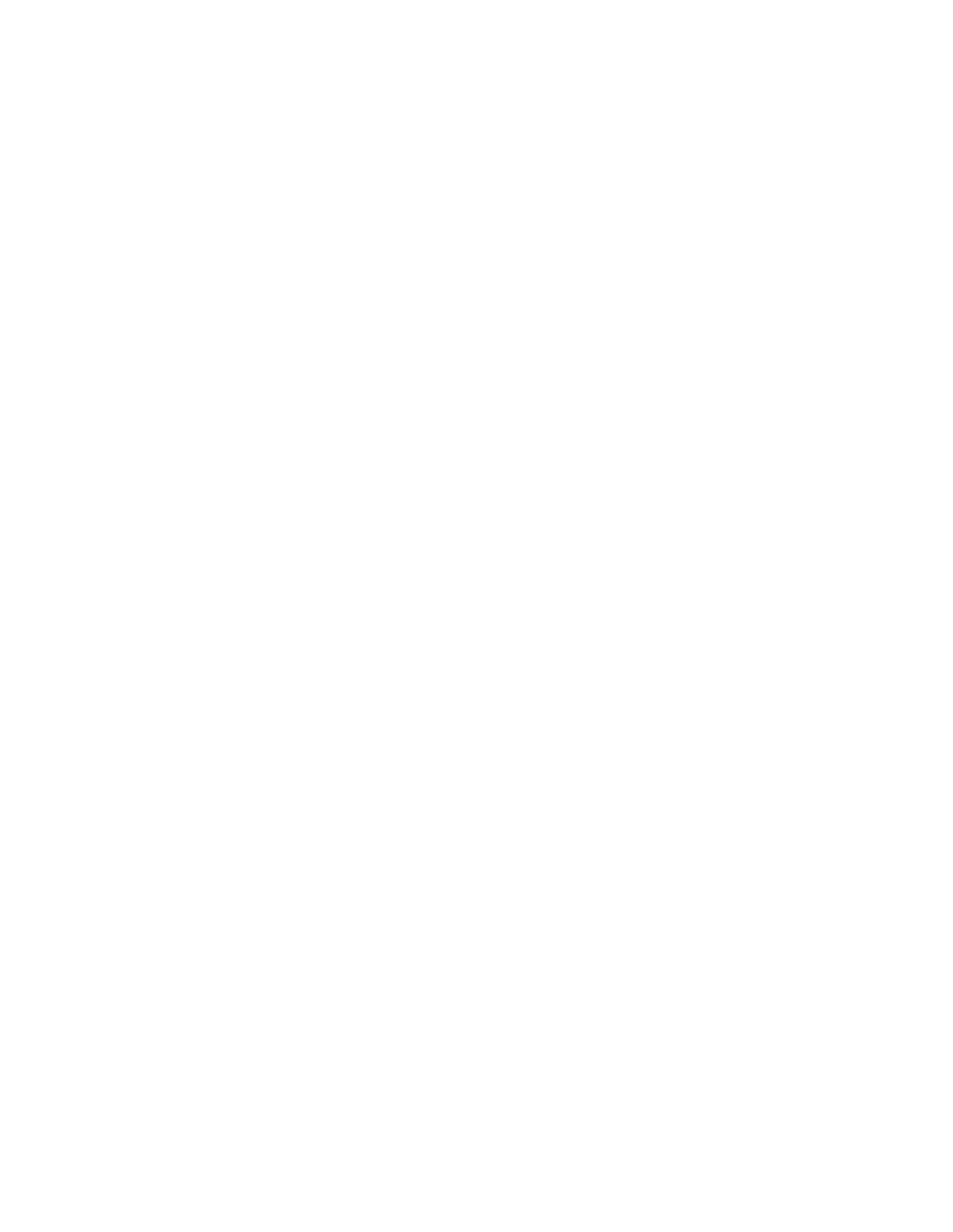### <span id="page-18-0"></span>**Chapter 5 Running the Program**

| Contents | Paragraph                  |  |  |
|----------|----------------------------|--|--|
|          |                            |  |  |
|          |                            |  |  |
| 20       | <b>Running the Program</b> |  |  |

Anytime the program is executing a command from the main menu, the buttons will be disabled until the currently executing command is finished. This is necessary due to the event driven nature of Windows. Also, while a command is being executed, informational messages may be displayed on the screen.

| Anritsu MS4624D Verification                                         |                                  |                        |                        |  |  |  |  |
|----------------------------------------------------------------------|----------------------------------|------------------------|------------------------|--|--|--|--|
| frted<br>Anritsu MS4624D Verification                                |                                  |                        |                        |  |  |  |  |
|                                                                      | Jul. 28, 2003 14:38:13           |                        |                        |  |  |  |  |
| Scorpion Port Test Info   Calibration Kit Info   Coax Frequency Info |                                  |                        |                        |  |  |  |  |
| Main Menu<br><b>Verification Kit Info</b>                            | Serial Number Info               |                        |                        |  |  |  |  |
| <b>Instrument Control</b>                                            | <b>Verification Test Control</b> |                        |                        |  |  |  |  |
| <b>Auto Scale Display</b>                                            | <b>Run All Tests</b>             | <b>Repeat Last Cal</b> | <b>Data to Floppy</b>  |  |  |  |  |
| <b>Default Display Scale</b>                                         |                                  |                        |                        |  |  |  |  |
| <b>Gn Tn Remnte Control</b>                                          | <b>Offset Mismatch</b>           | SN#                    | <-View                 |  |  |  |  |
|                                                                      | 20 dB Attenuator                 | SN#                    | <-View                 |  |  |  |  |
| <b>Go To Local Control</b>                                           | 50 dB Attenuator                 | SN#                    | <-View                 |  |  |  |  |
| <b>Program Control</b>                                               |                                  |                        |                        |  |  |  |  |
|                                                                      | <b>Test Port Pair</b>            |                        |                        |  |  |  |  |
| Restart                                                              | <b>6 Port 1 &amp; Port 2</b>     | C Port 1 & Port 3      | $C$ Port 1 & Port 4    |  |  |  |  |
| Quit                                                                 | <b>Tests Completed</b>           | <b>Tests Completed</b> | <b>Tests Completed</b> |  |  |  |  |
| About                                                                |                                  |                        |                        |  |  |  |  |

If a device passes, the serial number text will turn GREEN. If a device fails, the serial number text will turn RED. If a test for a device was canceled before pass-fail status could be established, the serial number text will be WHITE. If a device has not been tested, there will be no entry for the serial number. However, a devices serial number may be entered before testing by double clicking a device serial number text box. Also, since Port 1 and Port 2, Port 1 and Port 4, or Port 1 and Port 3 are possible to test in this case there are additional indicators (Test Port Pair) that show the status (pass or fail) of all the port-pair combinations. If a port-pair test has not been completed, this indicator will not display a pass or fail status. If a two port or a one port calibration was selected in the beginning, then the Test Port Pair selection will be disabled.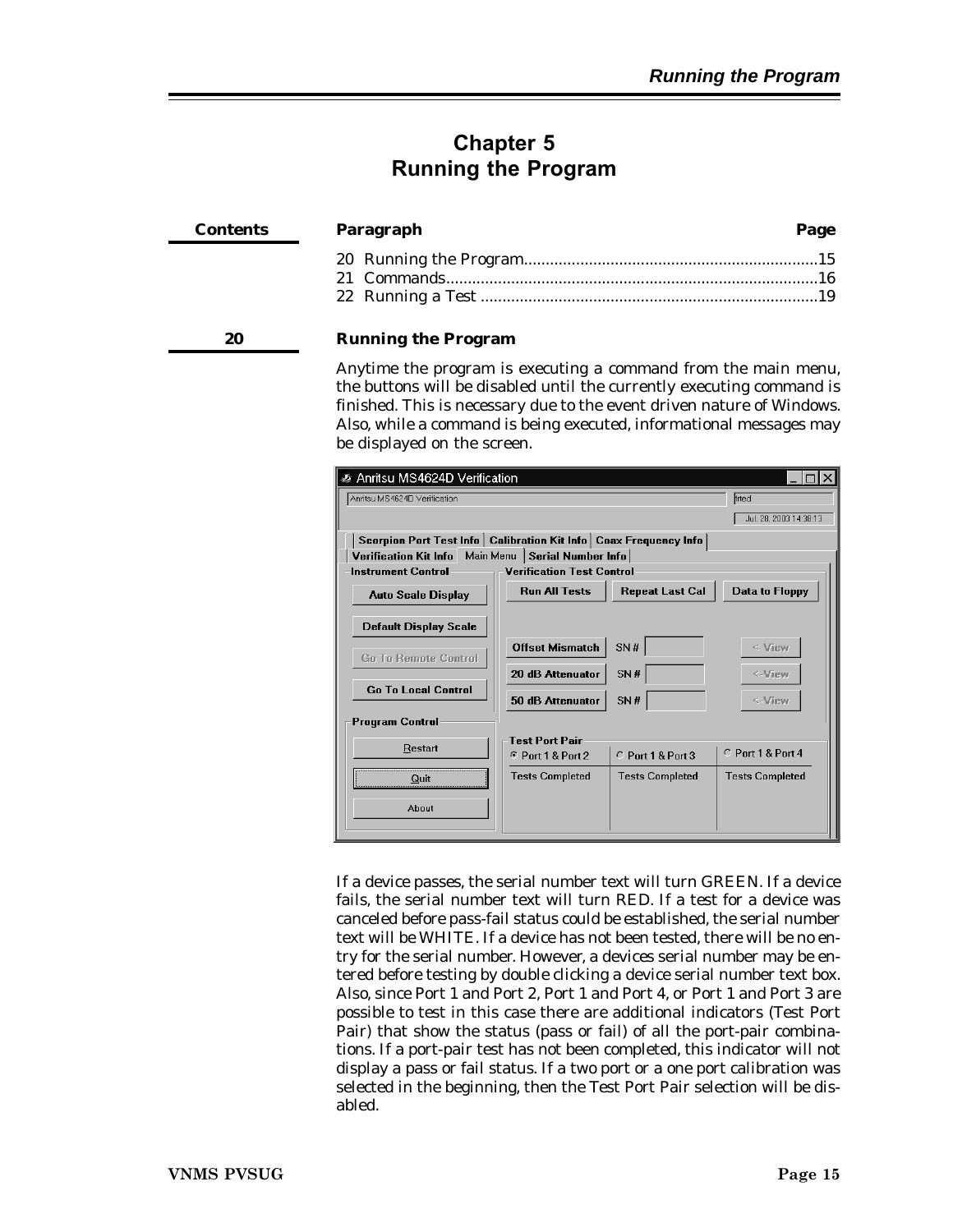<span id="page-19-0"></span>The test results, pass or fail, will be displayed in dialog boxes and in the 'Verification Test Control' frame.



Initially, if a device failed, the program displays the number of points that failed and asks if you would like to recheck those points. If the answer is Yes, the points will be rechecked. If they now pass, the device is considered good and will be passed. In contrast, if the points cannot be resolved, the device is failed.

#### **21 Commands**

The main menu consists of four frames: Program Control, Instrument Control, Verification Test Control, and Test Port Pair. Each frame contains buttons to control various program operations.

| Anritsu MS4624D Verification          |                                                                      |                        |                        |  |  |  |  |  |
|---------------------------------------|----------------------------------------------------------------------|------------------------|------------------------|--|--|--|--|--|
| Anritsu MS4624D Verification<br>frted |                                                                      |                        |                        |  |  |  |  |  |
|                                       | Jul. 28, 2003 14:38:13                                               |                        |                        |  |  |  |  |  |
|                                       | Scorpion Port Test Info   Calibration Kit Info   Coax Frequency Info |                        |                        |  |  |  |  |  |
| Main Menu<br>Verification Kit Info    | <b>Serial Number Info</b>                                            |                        |                        |  |  |  |  |  |
| <b>Instrument Control</b>             | <b>Verification Test Control</b>                                     |                        |                        |  |  |  |  |  |
| <b>Auto Scale Display</b>             | <b>Run All Tests</b>                                                 | <b>Repeat Last Cal</b> | <b>Data to Floppy</b>  |  |  |  |  |  |
| <b>Default Display Scale</b>          |                                                                      |                        |                        |  |  |  |  |  |
| <b>Go To Remote Control</b>           | <b>Offset Mismatch</b>                                               | SN#                    | <-View                 |  |  |  |  |  |
| <b>Go To Local Control</b>            | 20 dB Attenuator<br>SN#                                              |                        |                        |  |  |  |  |  |
|                                       | 50 dB Attenuator                                                     | SN#                    | <-View                 |  |  |  |  |  |
| <b>Program Control</b>                |                                                                      |                        |                        |  |  |  |  |  |
| Restart                               | <b>Test Port Pair</b>                                                |                        |                        |  |  |  |  |  |
|                                       | <b>6 Port 1 &amp; Port 2</b>                                         | C Port 1 & Port 3      | $C$ Port 1 & Port 4    |  |  |  |  |  |
| Quit                                  | <b>Tests Completed</b>                                               | <b>Tests Completed</b> | <b>Tests Completed</b> |  |  |  |  |  |
| About                                 |                                                                      |                        |                        |  |  |  |  |  |
|                                       |                                                                      |                        |                        |  |  |  |  |  |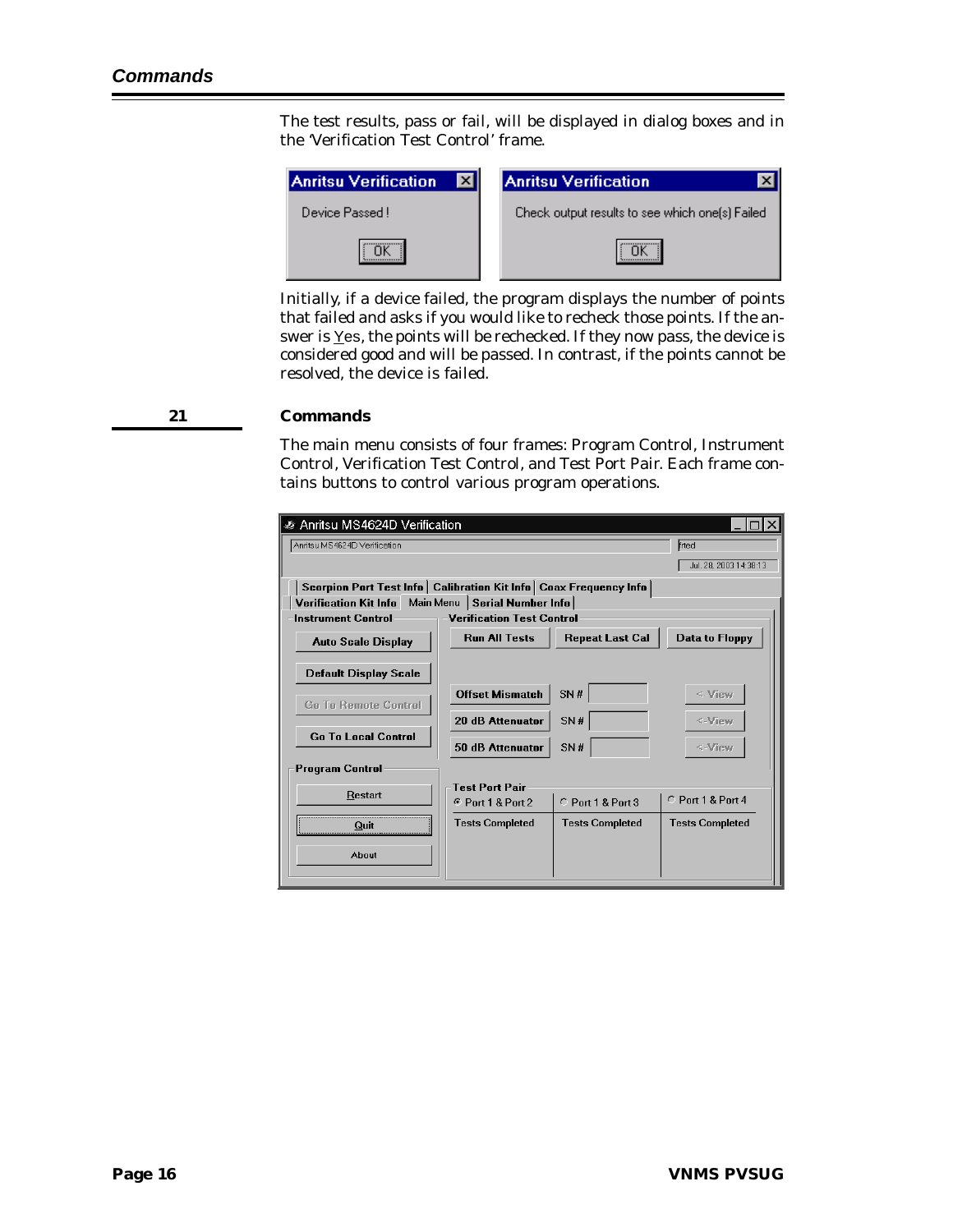#### **Program Control Frame**

#### **Quit**

Selecting Quit will bring up a confirmation box. Selecting  $Y$ es will exit the program; selecting No will return you to the previous screen.

#### **Reset Test/Cal**

This command allows you to change the instrument to test, the frequency range, or the selected verification kit. Selecting Yes will cause the program to return to the configuration stage.

#### **About**

Displays version information, copyright, and other legal notices as well as company contact information.

#### **Instrument Control Frame**

#### **Auto Scale Display**

This command will automatically scale each channel on the Scorpion VNMS. It is the same as selecting a front panel channel button then pushing the front panel Auto Scale button for each channel.

#### *NOTE*

When the program detects the Scorpion has finished a sweep, the program will auto scale all four channels before continuing.

#### **Default Display Scale**

This command sets all four channels to a scale of 15 (dB or Unit)/Div and the reference value to 0. This will allow you to see if the device is remotely or properly connected.

#### **Go to Remote Control**

This command is only available after you have clicked the "Go to Local Control" button. When you push this button, the program takes control of the VNA and restores the VNA to the same state it was in after the instrument was calibrated.

#### **Go to Local Control**

This command allows you access to the front panel buttons while the program is running. The instrument is in "Local Lock Out" unless this button is pushed. This prevents an inadvertent front panel button actuation from affecting the proper operation of the program.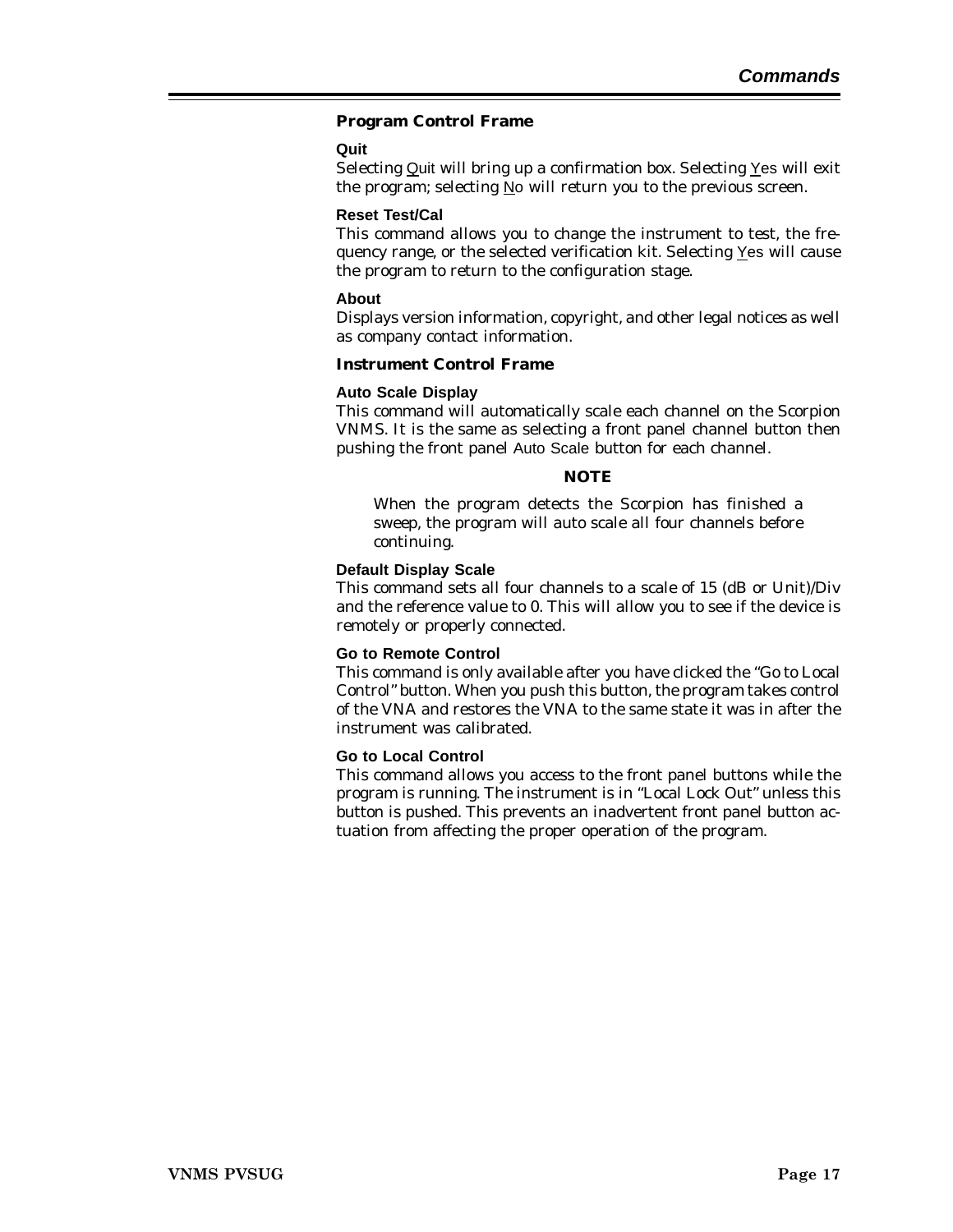#### **Verification Test Control Frame**

#### **Run All Tests**

This command button will run all of the tests (offset mismatch, 20 dB, 50 dB) in order. You will be prompted for information as required.

#### **Offset Mismatch**

This command button will run a 20 dB offset mismatch test only, then display the results.

#### **20 dB Attenuator**

This command button will run a 20 dB attenuator test only, then display the results.

#### **50 dB Attenuator**

This command button will run a 50 dB attenuator test only, then display the results.

#### **Data to Floppy**

This command button will write the data files of the last set of tests that were run to the same floppy disk drive in which the verification kit disk is located. You will be prompted to remove and reinsert the verification kit disk at the proper times. The program will not write data to the verification kit disk even if the disk is not write protected.

#### **Repeat Last Cal**

This command button will recalibrate the Scorpion according to the CURRENT calibration. This provides a way to quickly recalibrate the Scorpion without having to reset the program parameters in case the original calibration was flawed for some reason.

#### **View Buttons**

These buttons allow you to view or print the test results without the use of an external program.

#### **Test Port Pair**

These button pairs switch between the allowed test port pairs:

- **•** S11, S12, S21, and S22 for a two-port setup
- **•** S11, S13, S31, and S33 for a three-port setup
- **•** S11, S14, S41, and S44 for a four-port setup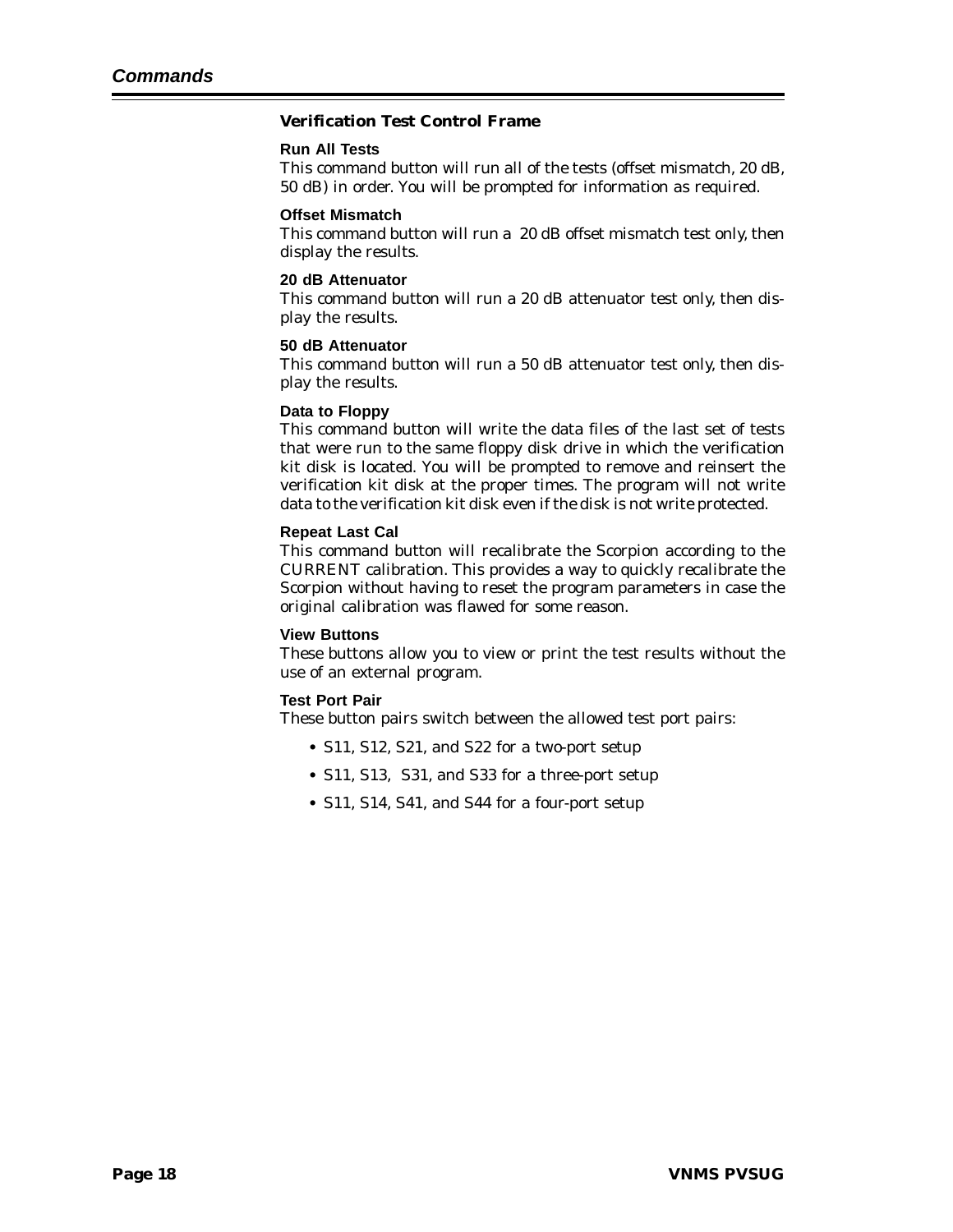#### <span id="page-22-0"></span>**22 Running a Test**

This section presents the typical test scenario.

#### *NOTE*

In this section, the testing of a mismatched 20 dB offset device is used as an example. If any other device is tested, the program will respond in a similar manner, except the word "Offset Mismatch" will be replaced with "20 dB Attenuator," or "50 dB Attenuator" as appropriate.

When either the Run All Tests, Offset Mismatch, 20 dB Attenuator, or the 50 dB Attenuator command button is pushed, the program can respond in one of two ways. If no device has previously been tested, the program prompts you for the serial number of the device to be tested.

| Anritsu Verification                                                            |              |
|---------------------------------------------------------------------------------|--------------|
| Enter The Serial Number of the Offset Mismatch Device<br>[5 or more characters] | OΚ<br>Cancel |
| 981006                                                                          |              |

If a device has been previously tested, the program will prompt to determine if the test is to be run on the same or a different device.



Selecting Yes will display the dialog to input the serial number for the new device (above). Selecting No will display the device's connection dialog box (below).

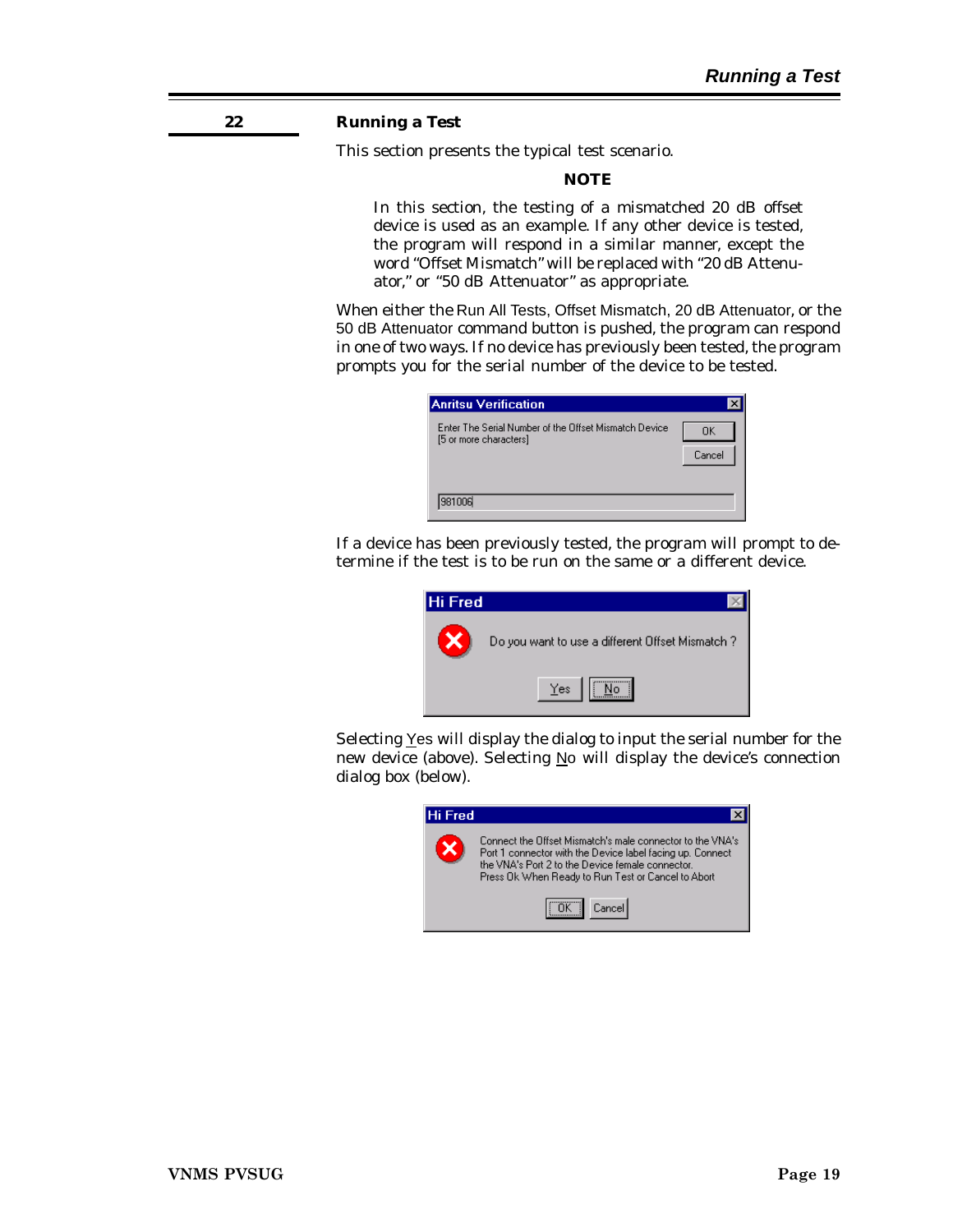When you click the "OK" button, an "Abort Test" dialog box is displayed showing test progress. At this point, if you choose to abort the test, the measurement data will be discarded. The program will not stop after the first sweep, since the Scorpion will automatically do two sweeps. The Scorpion will finish the current sweep, then return to the "Main Menu."

When the test is finished, the program will get the test data from the VNA, read in the data from the verification kit disk, calculate the uncertainties, inform you if the device passed or failed, then write the measurements to the data files. If the device failed, the program will display the number of points that failed the test and prompt you to retest the specific failed points.

Please bear in mind that the larger the number of failed points, the longer it will take to recheck them. If there is a large number of failed points, then rechecking those points might be skipped; there is probably something else wrong such as bad or worn connectors or devices. After this option, the program then writes the measurements to the data files. When the program starts to save the data to a file, the program will display the following dialog box.



Select Yes to enter a specific filename to save the data to. Selecting No will cause the program to write the data to the default file name for the device under test. After saving the data, the program will return to the main menu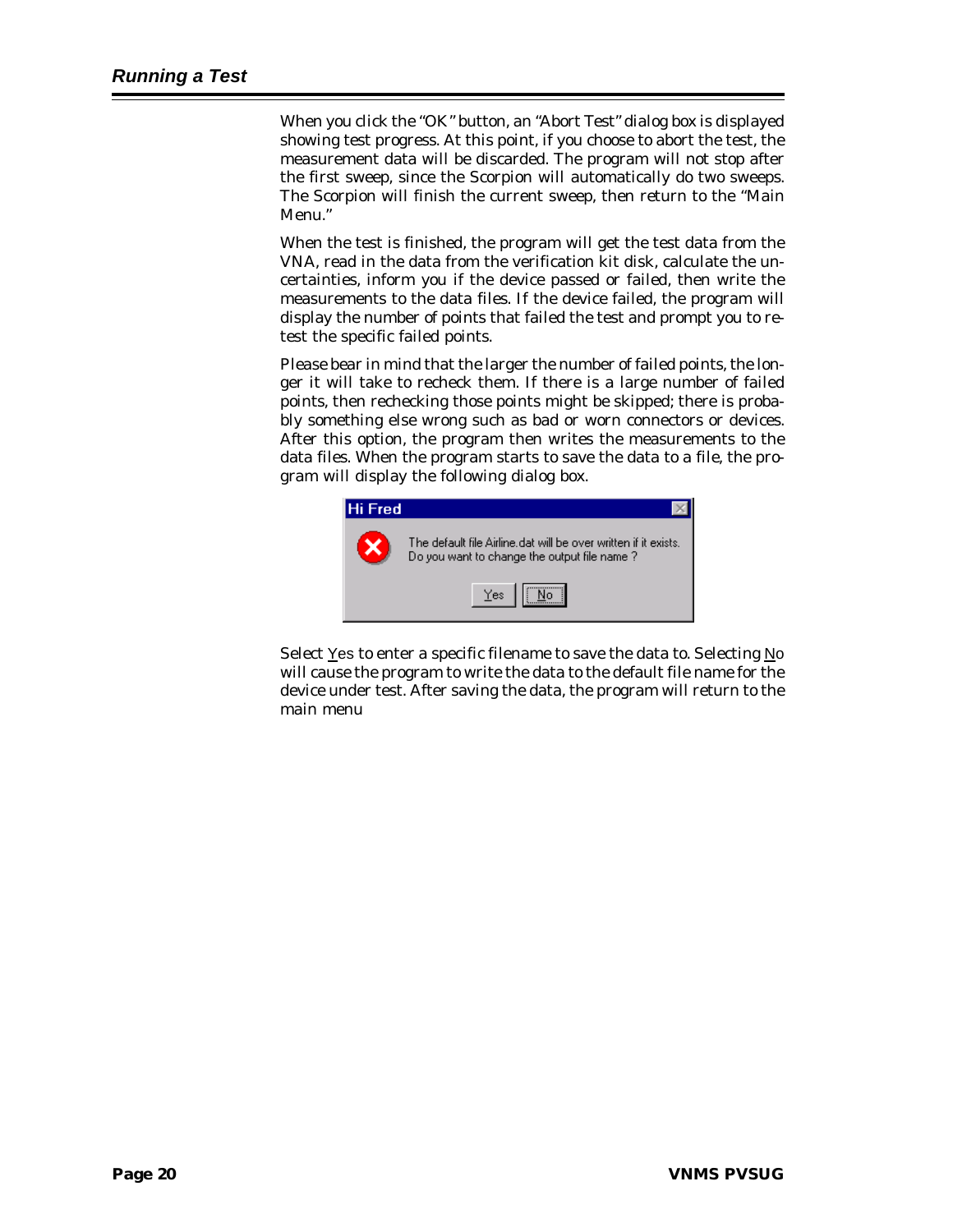# <span id="page-24-0"></span>**Chapter 6 Troubleshooting**

| <b>Contents</b> | Paragraph                                                                                                                                                                                                                                                                                                                | Page |
|-----------------|--------------------------------------------------------------------------------------------------------------------------------------------------------------------------------------------------------------------------------------------------------------------------------------------------------------------------|------|
|                 |                                                                                                                                                                                                                                                                                                                          |      |
| 23              | <b>Difficulty Running the Program</b>                                                                                                                                                                                                                                                                                    |      |
|                 | If you have difficulty getting the program to run properly:                                                                                                                                                                                                                                                              |      |
|                 | Check your GPIB interconnection cables and addresses.<br>1.                                                                                                                                                                                                                                                              |      |
|                 | 2.<br>Check to see that the Windows GPIB is present on the boot drive,<br>that it is properly configured, and that it passes the National In-<br>struments hardware and software tests.                                                                                                                                  |      |
|                 | This version of the verification software must be installed with the<br>3.<br>install program on the CD ROM. The program will not run if it is<br>just copied from the CD ROM to the hard disk.                                                                                                                          |      |
|                 | Ensure that, after starting-up the performance verification soft-<br>4.<br>ware, the Scorpion verification kit data disk is installed in drive A<br>or B and that it contains the following files:                                                                                                                       |      |
|                 | • For a 366XLF kit:                                                                                                                                                                                                                                                                                                      |      |
|                 | MIS12.S21, MIS12.S11, MIS12.S12, MIS12.S22, MIS13.S31,<br>MIS13.S11, MIS13.S13, MIS13.S33, 20DB12.S21,<br>20DB12.S11, 20DB12.S12, 20DB12.S22, 20DB13.S31,<br>20DB13.S11, 20DB13.S13, 20DB13.S33, 50DB12.S21,<br>50DB12.S11, 50DB12.S12, 50DB12.S22, 50DB13.S31,<br>50DB13.S11, 50DB13.S13, 50DB13.S33                    |      |
|                 | $\bullet$ For a 366XR kit:                                                                                                                                                                                                                                                                                               |      |
|                 | MIS12.S21, MIS12.S11, MIS12.S12, MIS12.S22, MIS13.S31,<br>MIS13R.S11, MIS13R.S13, MIS13R.S33, 20DB12R.S21,<br>20DB12R.S11, 20DB12R.S12, 20DB12R.S22, 20DB13R.S31,<br>20DB13R.S11, 20DB13R.S13, 20DB13R.S33, 50DB12R.S21,<br>50DB12R.S11, 50DB12R.S12, 50DB12R.S22, 50DB13R.S31,<br>50DB13R.S11, 50DB13R.S13, 50DB13R.S33 |      |
|                 | If, after checking the above, you are still having difficulty, contact your<br>Anritsu customer service center and ask for the Vector Network Ana-                                                                                                                                                                       |      |

lyzer support engineer for further assistance.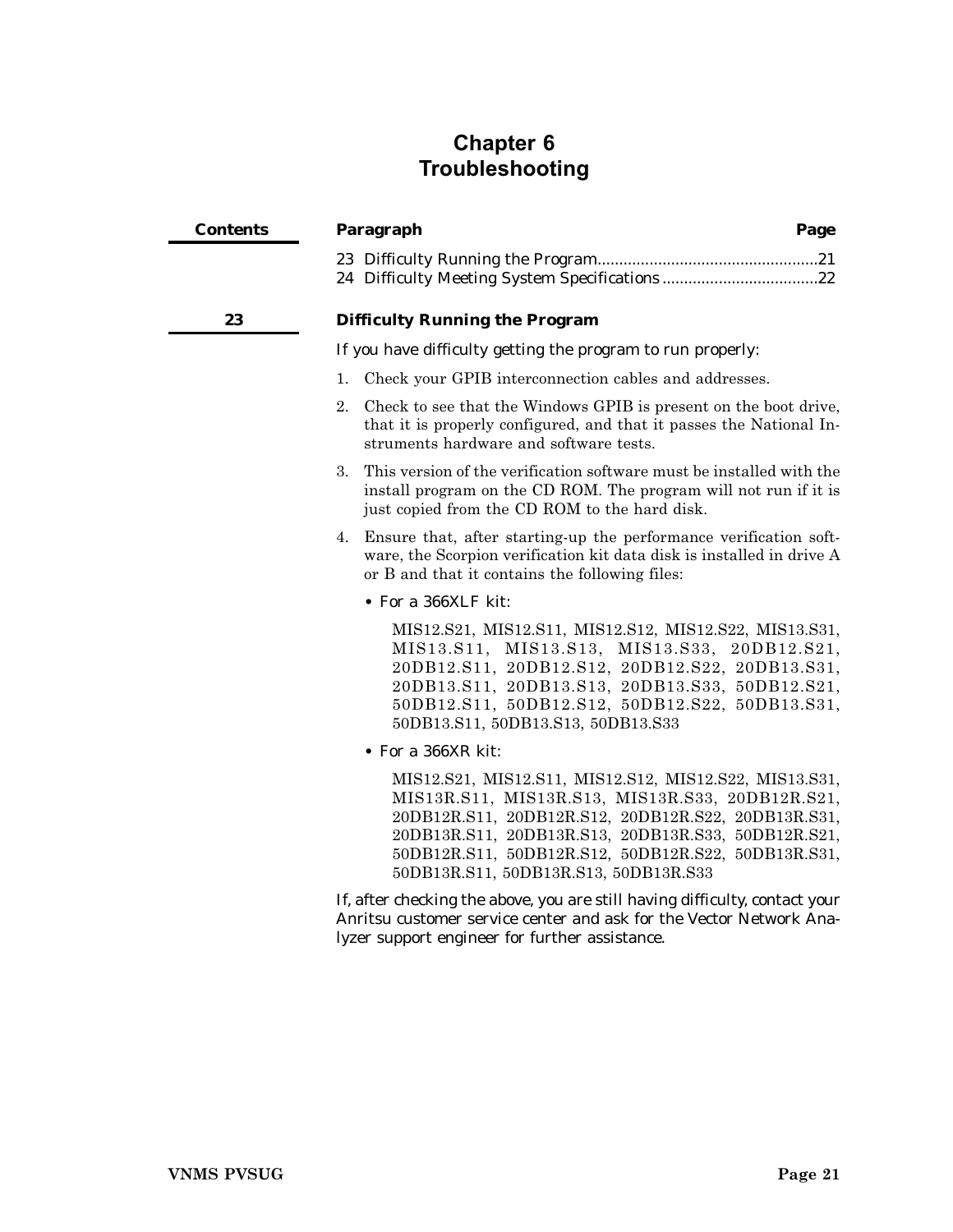<span id="page-25-0"></span>

| 24 | <b>Difficulty Meeting System Specifications</b>                                                                                                                                                                                                  |  |  |  |  |  |
|----|--------------------------------------------------------------------------------------------------------------------------------------------------------------------------------------------------------------------------------------------------|--|--|--|--|--|
|    | If the verification software appears to run properly but the results are<br>not within the measurement limits associated with the verification kit:                                                                                              |  |  |  |  |  |
|    | 1. Check both the verification kit and calibration kit devices for signs<br>of physical damage. Make sure that the connectors are clean.                                                                                                         |  |  |  |  |  |
|    | Ensure that the serial number of the verification kit data disk<br>2.<br>matches that shown on the verification kit.                                                                                                                             |  |  |  |  |  |
|    | Repeat the process with a fresh calibration. Save the results of<br>3.<br>both measurements as an aid in troubleshooting, if you require fac-<br>tory assistance.                                                                                |  |  |  |  |  |
|    | 4. When installing calibration devices, and when measuring verifica-<br>tion devices, pay particular attention to proper connector align-<br>ment and torque. Torque the connector using the torque wrench<br>supplied with the calibration kit. |  |  |  |  |  |
|    | If, after following the above steps, you still have difficulty, please con-<br>tact Anritsu Customer Service at (408) 778-2000 (FAX: (408) 778-0239)<br>and ask for the Vector Network Analyzer Support Engineer for further<br>assistance.      |  |  |  |  |  |

۰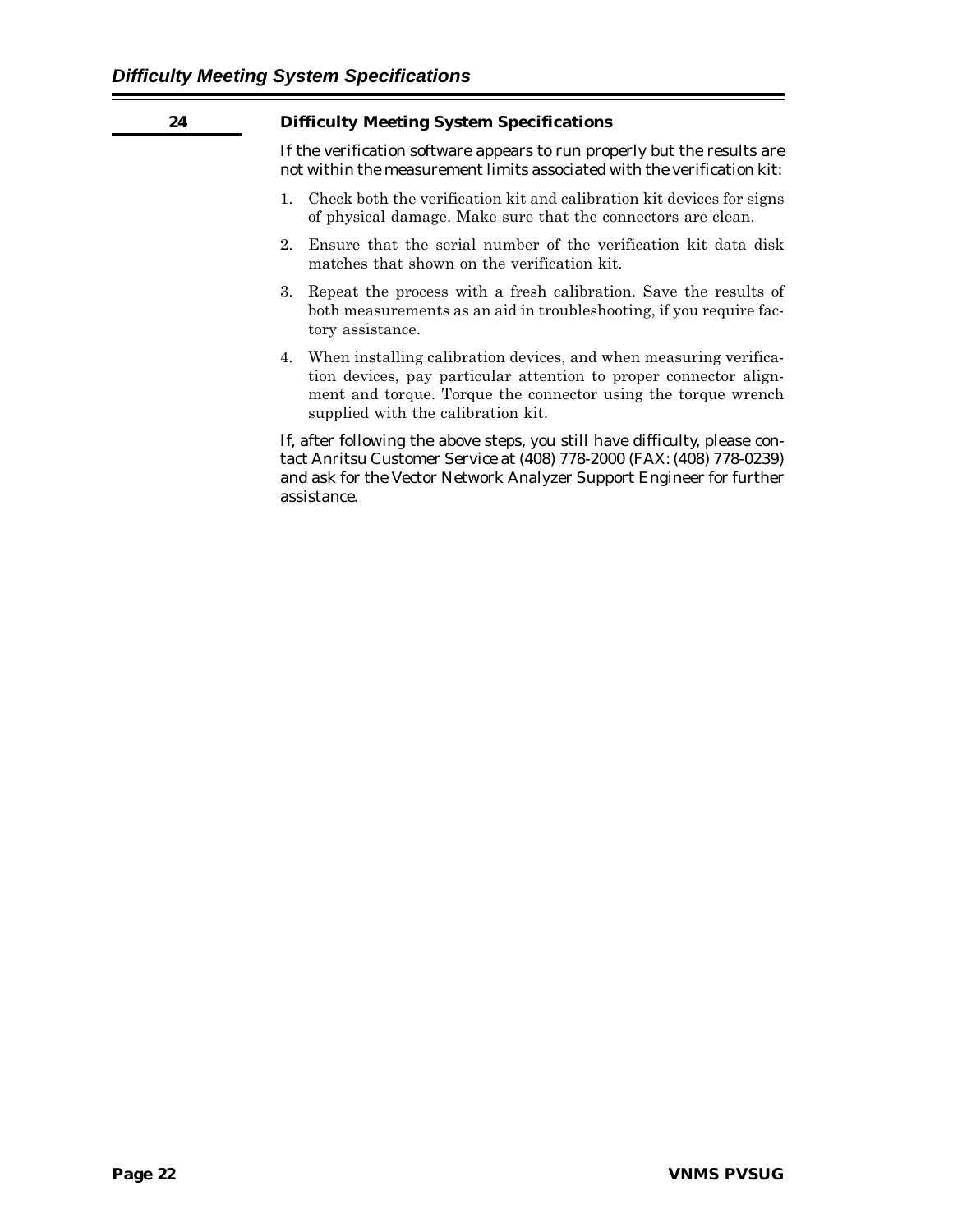# <span id="page-26-0"></span>**Appendix A GPIB Card and Instrument Settings**

Following are the recommended GPIB Card and Instrument Settings

#### **GPIB Board Settings**

Primary Address = 0 Secondary Address = NONE or 0 Timeout Setting = 10 seconds

Terminate Read on EOS = no or unchecked Set EOI with EOS on Writes = yes or checked Type of compare on EOS = 8-bit EOS Byte = 0Ah or decimal 10 Send EOI at end of Write = yes or checked

System Controller = yes or checked Assert REN when SC = yes or checked Enable Auto Serial Polling = No or unchecked Enable CIC protocol = No or unchecked Bus Timing  $= 2$  useconds Parallel Poll Duration = Default

The following settings may vary depending on the GPIB Card type and Operating System selected.

> Use this GPIB Interface = yes or checked Board Type = your board type (PCIIA, PCI, etc.) Base I/O Address = consult the GPIB card manual DMA Channel = consult the GPIB card manual Interrupt Level = consult the GPIB card manual

#### **Instrument Settings**

Primary GPIB Address = 6 Secondary GPIB Address = NONE Timeout Setting = 10 seconds Serial Poll Timeout = 1 second

Terminate Read on EOS = no or unchecked Set EOI on EOS on Writes = yes or checked Type of compare on EOS = 8-bit EOS Byte = 0Ah or decimal 10 Send EOI at end of Write = yes or checked

Enable Repeat Addressing = no or unchecked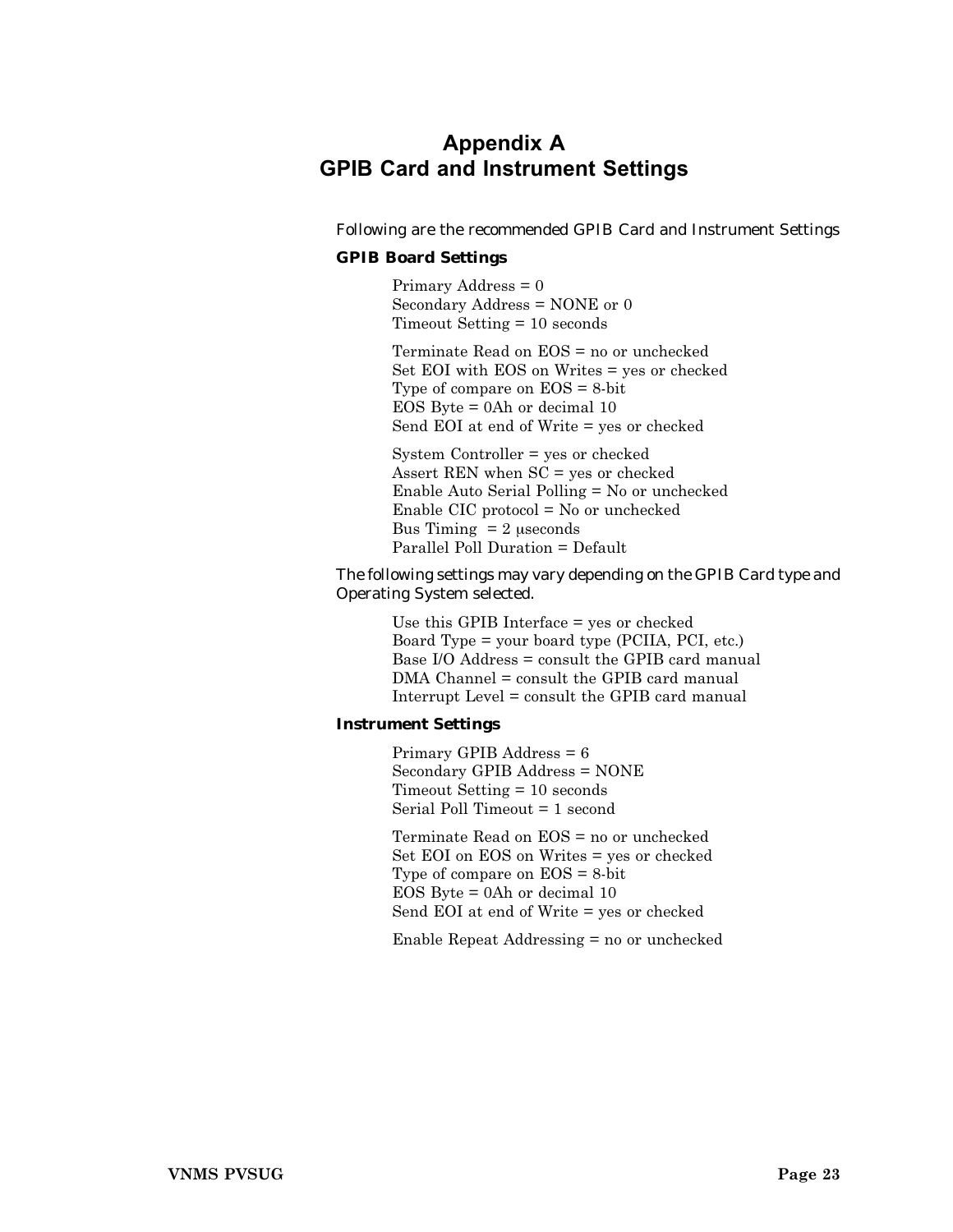## <span id="page-27-0"></span>**Appendix B Example of Tabular Test Results**

|      | Anritsu Verification Version 1.02<br>Vna Model : MS4624D Vna Serial Number : 984107<br>Calibration Kit Model Number : 3753R<br>Calibration Kit Serial Number : 107001<br>Verification Kit Model Number : 3663R<br>Verification Kit Serial Number : 907002<br>Date: 7/11/02 4:07:50 PM Operator: fred<br>50 dB Attenuator Serial Number : 907002<br>Port 1 and Port 4 were used for this measurement |                             |           |          |                                                                                             |                        |           |            |
|------|-----------------------------------------------------------------------------------------------------------------------------------------------------------------------------------------------------------------------------------------------------------------------------------------------------------------------------------------------------------------------------------------------------|-----------------------------|-----------|----------|---------------------------------------------------------------------------------------------|------------------------|-----------|------------|
|      |                                                                                                                                                                                                                                                                                                                                                                                                     |                             |           |          | ---------------- S41 Nagnitude ---------------- ---------------- S41 Phase ---------------- |                        |           |            |
| Freq | STD                                                                                                                                                                                                                                                                                                                                                                                                 | MEAS                        | DIFF      | UNC Pass | STD                                                                                         | MEAS                   | DIFF      | UNC Pass   |
| GHz  | (dB)                                                                                                                                                                                                                                                                                                                                                                                                | (dB)                        | $S - M$   |          | $*/-$ Fail<br>DEG                                                                           | <b>DEG</b>             | $S-M$     | $+/-$ Fail |
|      |                                                                                                                                                                                                                                                                                                                                                                                                     |                             |           |          |                                                                                             |                        |           |            |
| .01  | $-49.6534$                                                                                                                                                                                                                                                                                                                                                                                          | $-49.5903 - 0631$           |           | .2600    | $-1.7153$                                                                                   | $-0.9657$              | $-0.7496$ | 1.5250     |
| .20  | $-49.6839 -49.6852$                                                                                                                                                                                                                                                                                                                                                                                 |                             | .0013     | .2602    |                                                                                             | $-21.1699 - 21.2509$   | .0810     | 1.6200     |
| .40  | -49.7073                                                                                                                                                                                                                                                                                                                                                                                            | $-49.6630$                  | $-.0443$  | .2604    |                                                                                             | $-41.9113 - 41.8214$   | $-.0899$  | 1.7200     |
| .60  | -49.7090 -49.6968                                                                                                                                                                                                                                                                                                                                                                                   |                             | $-0.122$  | .2607    | $-62.6656$                                                                                  | $-62.6106$             | $-0.550$  | 1.8200     |
| .80  | -49.7103                                                                                                                                                                                                                                                                                                                                                                                            | -49.6966                    | $-.0138$  | .2609    | $-83.4478$                                                                                  | $-83.3336$             | $-1143$   | 1.9200     |
| 1.00 |                                                                                                                                                                                                                                                                                                                                                                                                     | $-49.7071$                  |           |          |                                                                                             | $-104.1648 - 104.1258$ | $-0.390$  | 2.0200     |
|      | $-49.7203$                                                                                                                                                                                                                                                                                                                                                                                          |                             | $-0.132$  | .2611    |                                                                                             |                        | $-10988$  |            |
| 1.20 |                                                                                                                                                                                                                                                                                                                                                                                                     | $-49.7274 -49.6958 -0.0315$ |           | .2613    | $-124.9250$                                                                                 | $-124.8262$            |           | 2.1200     |
| 1.40 | $-49.7301 -49.7122$                                                                                                                                                                                                                                                                                                                                                                                 |                             | $-0179$   | .2615    | $-145.6467$                                                                                 | $-145.5915$            | $-0.552$  | 2.2200     |
| 1.60 | -49.7327                                                                                                                                                                                                                                                                                                                                                                                            | $-49.7161$                  | $-0.0165$ | .2618    | $-166.5017$                                                                                 | $-166.2935$            | $-12082$  | 2.3200     |
| 1.80 | -49.7468                                                                                                                                                                                                                                                                                                                                                                                            | $-49.7345 - 0123$           |           | .2620    | 172.8451                                                                                    | 172.9440               | $-0.989$  | 2.4200     |
| 2.00 | $-49.7508 -49.7385$                                                                                                                                                                                                                                                                                                                                                                                 |                             | $-0.123$  | .2622    | 152.0522                                                                                    | 152.2420               | $-1898$   | 2.5200     |
| 2.20 | -49.7597                                                                                                                                                                                                                                                                                                                                                                                            | $-49.7387$                  | -.0210    | .2624    | 131.2071                                                                                    | 131.4752               | $-0.2681$ | 2.6200     |
| 2.40 | -49.7724                                                                                                                                                                                                                                                                                                                                                                                            | $-49.7528$                  | -.0196    | .2626    |                                                                                             | 110.5433 110.8142      | $-.2709$  | 2.7200     |
| 2.60 | -49.7811                                                                                                                                                                                                                                                                                                                                                                                            | $-49.7445$                  | $-.0367$  | .2629    | 89.7670                                                                                     | 90.0584                | $-.2914$  | 2.8200     |
| 2.80 | $-49.7913 - 49.7746$                                                                                                                                                                                                                                                                                                                                                                                |                             | -.0167    | .2631    | 68.9942                                                                                     | 69.4312                | $-0.4371$ | 2.9200     |
| 3.00 | -49.8019                                                                                                                                                                                                                                                                                                                                                                                            | $-49.7821$                  | $-.0198$  | .2633    |                                                                                             | 48.2697 48.5929        | $-0.3232$ | 3.0200     |
| 3.20 | -49.8077                                                                                                                                                                                                                                                                                                                                                                                            | $-49.7840$                  | $-0.237$  | .2635    | 27.5562                                                                                     | 27.7698                | $-.2136$  | 3.1200     |
| 3.40 | -49.8262                                                                                                                                                                                                                                                                                                                                                                                            | $-49.7974$                  | $-0.288$  | .2637    | 6.8199                                                                                      | 7.1449                 | $-0.3250$ | 3.2200     |
| 3.60 | $-49.8358 -49.8188$                                                                                                                                                                                                                                                                                                                                                                                 |                             | $-0.0170$ | .2640    |                                                                                             | $-13.9192 - 13.6056$   | $-0.3136$ | 3,3200     |
| 3.80 | $-49.8515 -49.8263$                                                                                                                                                                                                                                                                                                                                                                                 |                             | $-0.253$  | .2642    | $-34.6284$                                                                                  | $-34.3108$             | $-0.3175$ | 3.4200     |
| 4.00 | -49.8758                                                                                                                                                                                                                                                                                                                                                                                            | $-49.8255$                  | $-0503$   | .2644    |                                                                                             | $-55.2655 - 55.0813$   | $-1842$   | 3.5200     |
| 4.20 | $-49.8871$                                                                                                                                                                                                                                                                                                                                                                                          | $-49.8411$                  | $-.0460$  | .2646    | $-76.0635$                                                                                  | $-75.7527$             | $-13108$  | 3.6200     |
| 4.40 | $-49.8922$                                                                                                                                                                                                                                                                                                                                                                                          | $-49.8537$                  | $-0.385$  | .2648    | $-96.8731$                                                                                  | -96.4365               | $-14366$  | 3.7200     |
| 4.60 | -49.9056 -49.8653                                                                                                                                                                                                                                                                                                                                                                                   |                             | $-.0404$  | .2651    |                                                                                             | $-117.6715 - 117.2121$ | $-14595$  | 3.8200     |
| 4.80 | $-49.9278$                                                                                                                                                                                                                                                                                                                                                                                          | $-49.8875$                  | $-.0403$  | .2653    | $-138.4648$                                                                                 | $-137.9058$            | $-15591$  | 3.9200     |
| 5.00 | $-49.9428 -49.8970$                                                                                                                                                                                                                                                                                                                                                                                 |                             | $-0458$   | .2655    | $-159.2747$                                                                                 | $-158.7855$            | $-.4892$  | 4.0200     |
| 5.20 | $-49.9507$                                                                                                                                                                                                                                                                                                                                                                                          | $-49.9112$                  | -.0395    | .2657    | 179.9772                                                                                    | $-179.5226$            | .5002     | 4.1200     |
| 5.40 | -49.9612                                                                                                                                                                                                                                                                                                                                                                                            | $-49.9275$                  | $-0.337$  | .2659    | 159.2190                                                                                    | 159.7625               | $-0.5435$ | 4.2200     |
| 5.60 | -49.9805                                                                                                                                                                                                                                                                                                                                                                                            | $-49.9585$                  | $-0.220$  | .2662    | 138.5126                                                                                    | 139.0660               | $-15533$  | 4.3200     |
| 5.80 | $-49.9911 - 49.9746$                                                                                                                                                                                                                                                                                                                                                                                |                             | $-.0165$  | .2664    |                                                                                             | 117.7458 118.4145      | $-0.6687$ | 4.4200     |
| 6.00 | -50.0048                                                                                                                                                                                                                                                                                                                                                                                            | $-49.9796$                  | $-0.252$  | .2666    | 96.8166                                                                                     | 97.5746                | $-0.7580$ | 4.5200     |
| 6.20 | -50.0326                                                                                                                                                                                                                                                                                                                                                                                            | $-50.0072$                  | $-0.0255$ | .2668    | 76.2327                                                                                     | 76.7029                | $-.4702$  | 4.6200     |
| 6.40 | $-50.0430$                                                                                                                                                                                                                                                                                                                                                                                          | $-50.0031$                  | -.0399    | .2670    |                                                                                             | 55.4596 55.9534        | $-.4938$  | 4.7200     |
| 6.60 | $-50.0750 - 50.0165$                                                                                                                                                                                                                                                                                                                                                                                |                             | -.0585    | .2673    |                                                                                             | 34.6938 35.0794        | $-1.3857$ | 4.8200     |
| 6.80 | $-50.0810$                                                                                                                                                                                                                                                                                                                                                                                          | $-50.0498$                  | -.0312    | .2675    |                                                                                             | 13.8855 14.3432        | $-14577$  | 4.9200     |
| 7.00 | $-50.1080$                                                                                                                                                                                                                                                                                                                                                                                          | $-50.0755$                  | $-0.0325$ | .2677    | $-7.0012$                                                                                   | $-6.5187$              | $-14824$  | 5.0200     |
| 7.20 | $-50.1324$                                                                                                                                                                                                                                                                                                                                                                                          | $-50.0647$                  | $-0677$   | .2679    |                                                                                             | $-27.9544 - 27.3212$   | $-0.6332$ | 5.1200     |
| 7.40 | $-50.1524$                                                                                                                                                                                                                                                                                                                                                                                          | $-50.0821$                  | $-0703$   | .2681    | $-48.7482$                                                                                  | $-48.1945$             | $-15536$  | 5.2200     |
| 7.60 | $-50.1680$                                                                                                                                                                                                                                                                                                                                                                                          | $-50.1297$                  | $-0.383$  | .2684    | $-69.5173$                                                                                  | -68.9842               | $-0.5331$ | 5.3200     |
| 7.80 | $-50.1783$                                                                                                                                                                                                                                                                                                                                                                                          | $-50.1573$                  | $-0.210$  | .2686    | $-90.1799$                                                                                  | $-89.5543$             | $-0.6256$ | 5.4200     |
| 8.00 | $-50.2154$                                                                                                                                                                                                                                                                                                                                                                                          | $-50.1823$                  | -.0331    | .2688    | $-110.7590$                                                                                 | $-110.2818$            | $-0.4772$ | 5.5200     |
| 8.20 | $-50.2323$                                                                                                                                                                                                                                                                                                                                                                                          | $-50.2307$                  | $-.0016$  | .2690    | $-131.5512$                                                                                 | $-131.0174$            | $-15338$  | 5.6200     |
| 8.40 | $-50.2509$                                                                                                                                                                                                                                                                                                                                                                                          | $-50.2068$                  | $-.0440$  | .2692    | $-152.4737$                                                                                 | $-151.7954$            | $-0.6783$ | 5.7200     |
| 8.60 | $-50.2681$                                                                                                                                                                                                                                                                                                                                                                                          | $-50.2301$                  | $-0.0380$ | .2695    |                                                                                             |                        | $-.3814$  | 5.8200     |
| 8.80 |                                                                                                                                                                                                                                                                                                                                                                                                     | -50.2796 -50.2335           | -.0461    | .2697    | -173.2953 -172.9139<br>165.9641 166.4709                                                    |                        | -.5068    | 5.9200     |
| 9.00 | -50.2877 -50.2221                                                                                                                                                                                                                                                                                                                                                                                   |                             | -.0656    | .2699    | 144.8694                                                                                    | 145.5781               | -.7087    | 6.0200     |
|      |                                                                                                                                                                                                                                                                                                                                                                                                     |                             |           |          |                                                                                             |                        |           |            |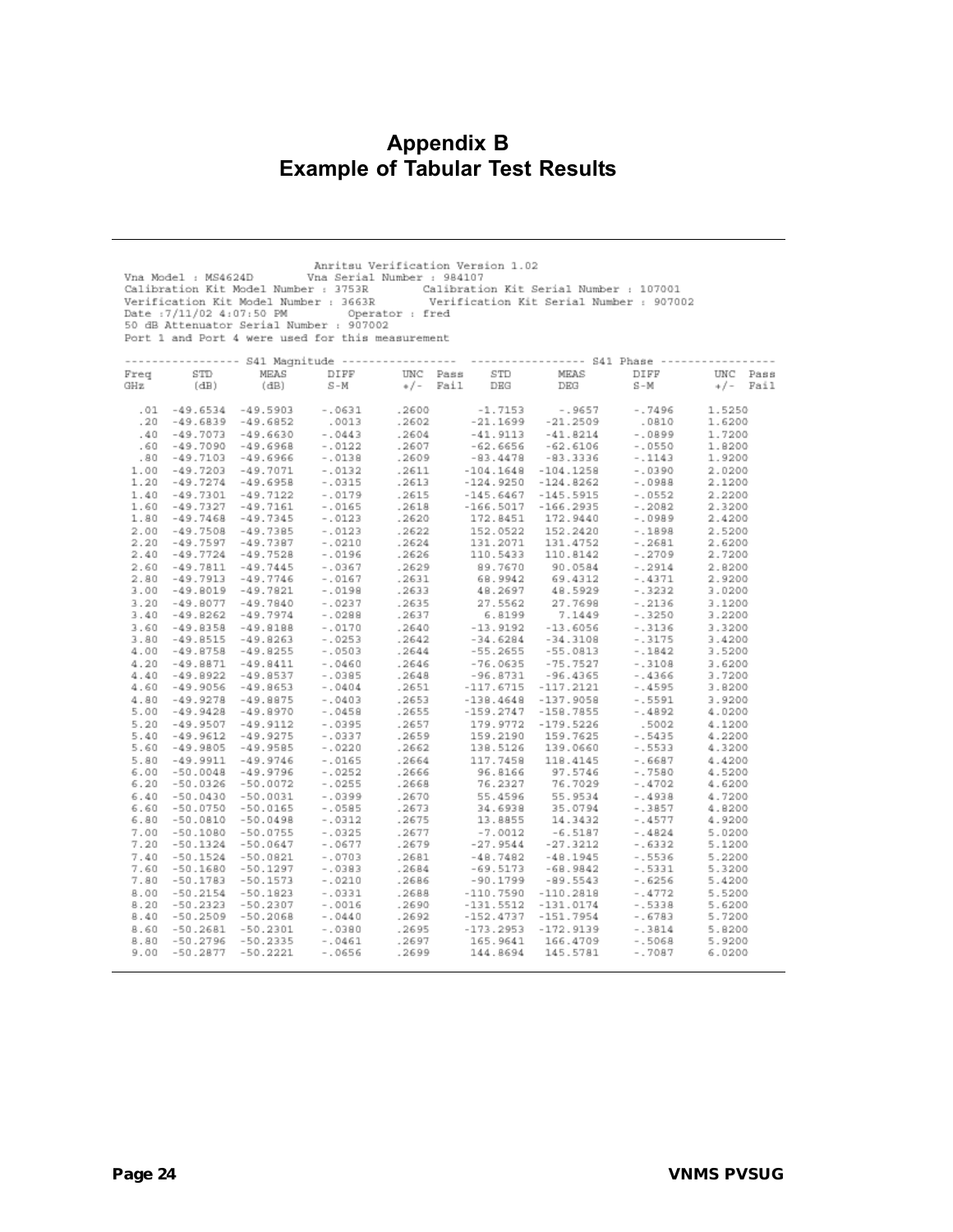# <span id="page-28-0"></span>**Appendix C Allowable VNA, Calibration Kit, and Verification Kit Combinations**

This set of tables is to be used as a guide in determining if you can perform verifications on an instrument with a given calibration and verification kit. There are three sets of verification kit tables and three sets of calibration kit tables. The verification kit tables cross-reference verification kits with VNA's. There is one table set for 37000 series VNA's, MS462XX VNMS's, and one table for Millimeter Wave VNA's. Each calibration kit has been assigned a Reference Code. This Reference Code is also in the verification kit tables.

One way to use the charts is to start with a verification kit chart. Pick the instrument-test set to be used in the test from the far-left column. Next pick the verification kit to be used in the test from the top row. Scan to the box where the instrument-test set and verification kit intersects. If there is a reference code for a calibration kit in that box then the combination of equipment picked can be verified. If there is not a reference code in that box then the combination of equipment picked can not be verified.

| <b>Coax Verification Kit</b>                         |                |                      |                              |                       |                       |                        |  |  |
|------------------------------------------------------|----------------|----------------------|------------------------------|-----------------------|-----------------------|------------------------|--|--|
| A, B, or C<br><b>Models</b>                          | N<br>(3663)    | $3.5$ mm<br>(3666)   | GPC7<br>(3667)               | ĸ<br>(3668)           | $\mathbf v$<br>(3669) | $\mathbf v$<br>(3669B) |  |  |
| 37147                                                |                |                      |                              | $A3^*$                |                       |                        |  |  |
| 37169                                                |                |                      |                              | $A3*$                 |                       |                        |  |  |
| 37(2/3)11                                            | A4, B1         | A1, B4, B5           | A2                           | A3, B2, B4            |                       |                        |  |  |
| 37(2/3)17                                            | A4, B1         | A1, B4, B5           | A2                           | A3, B2, B4            |                       |                        |  |  |
| 37(2/3)25                                            | A4, B1         | A1, B4, B5           | A2                           | A3, B2, B3,<br>B6, B7 |                       |                        |  |  |
| 37(2/3)47                                            | A4, B1         | A1, B4, B5           | A2                           | A3, B2, B3,<br>B6, B7 |                       |                        |  |  |
| 37(2/3)69                                            | A4, B1         | A1, B4, B5           | A2                           | A3, B2, B3,<br>B6, B7 |                       |                        |  |  |
| 37(2/3)77                                            |                |                      |                              | A3                    | A <sub>5</sub>        | A <sub>5</sub>         |  |  |
| 37(2/3)97                                            | A4             | A <sub>1</sub>       | A2                           | A <sub>3</sub>        | A <sub>5</sub>        | A <sub>5</sub>         |  |  |
|                                                      |                |                      | <b>Coax Verification Kit</b> |                       |                       |                        |  |  |
| $A^{**}$ , $B^{***}$ or $D$<br><b>Models</b>         | N<br>(3663LF)  | $3.5$ mm<br>(3666LF) | GPC7<br>(3667LF)             | $3.5$ mm<br>(3666R)   | GPC7<br>(3667R)       | N<br>(3663R)           |  |  |
| MS462(2/3)<br>(to 6 GHz)                             | C <sub>3</sub> | C <sub>1</sub>       | C <sub>2</sub>               | C <sub>1</sub>        | C <sub>2</sub>        | C <sub>3</sub>         |  |  |
| MS4623B/88<br>(8 GHz),<br>MS462(2/3/4)<br>(to 9 GHz) |                |                      |                              | E1                    | E <sub>2</sub>        | E <sub>3</sub>         |  |  |

**Table C-1.** List of Calibration/Verification Kits and Instrument Combinations (1 of 2)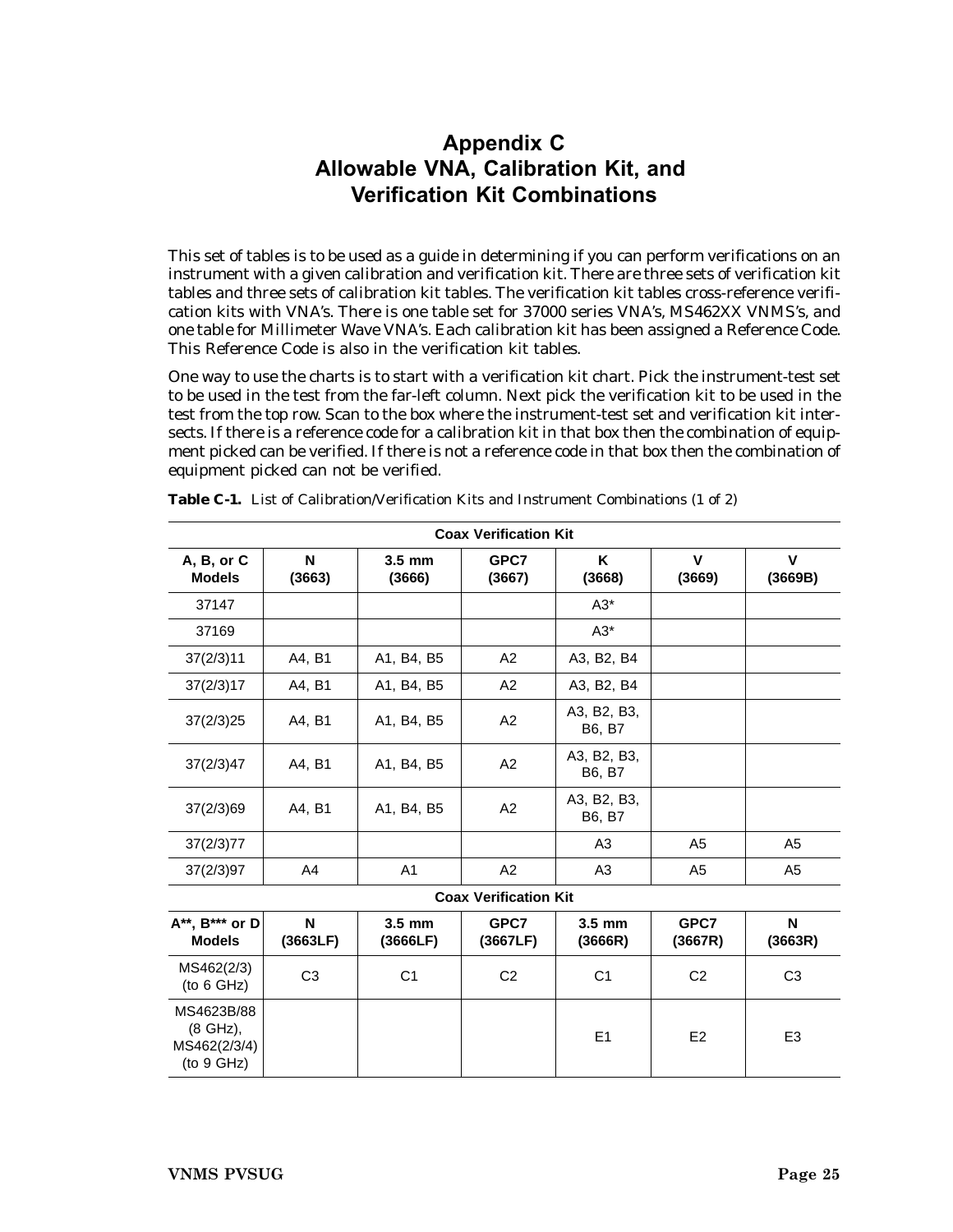| <b>Millimeter Wave Verification Kit</b> |                                                        |                                                        |                             |                            |                            |                            |  |  |
|-----------------------------------------|--------------------------------------------------------|--------------------------------------------------------|-----------------------------|----------------------------|----------------------------|----------------------------|--|--|
| A or C<br><b>Models</b>                 | <b>WR-22</b><br>(3655Q)                                | <b>WR-15</b><br>(3655V)                                | <b>WR-12</b><br>(3655E)     | <b>WR-12E</b><br>(3655EE)  | <b>WR-10</b><br>(3655W)    | <b>WR-10E</b><br>(3655WE)  |  |  |
| 37147                                   | D <sub>1</sub>                                         | D <sub>2</sub>                                         | D <sub>3</sub>              | D <sub>3</sub>             | D <sub>4</sub>             | D <sub>4</sub>             |  |  |
| 37169                                   | D <sub>1</sub>                                         | D <sub>2</sub>                                         | D <sub>3</sub>              | D <sub>3</sub>             | D <sub>4</sub>             | D <sub>4</sub>             |  |  |
|                                         |                                                        |                                                        | <b>Coax Calibration Kit</b> |                            |                            |                            |  |  |
|                                         | $3.5 \text{ mm}$<br>$(3650-1)$                         | GPC7<br>$(3651-1)$                                     | K<br>$(3652-1)$             | N<br>(3653)                | V<br>(3654)                | N AutoCal<br>(36581NNF)    |  |  |
| Reference<br>Code                       | A <sub>1</sub>                                         | A2                                                     | A <sub>3</sub>              | A4                         | A <sub>5</sub>             | <b>B1</b>                  |  |  |
|                                         |                                                        |                                                        | <b>Coax Calibration Kit</b> |                            |                            |                            |  |  |
|                                         | 36581KKF<br>(K Electronic<br><b>AutoCal</b><br>20 GHz) | 36582KKF<br>(K Mechanical<br><b>AutoCal</b><br>40 GHz) | 36581KKF<br>with<br>36583L  | 36582KKF<br>with<br>36583L | 36581KKF<br>with<br>36583K | 36582KKF<br>with<br>36583K |  |  |
| Reference<br>Code                       | <b>B2</b>                                              | B <sub>3</sub>                                         | <b>B4</b>                   | B <sub>5</sub>             | B <sub>6</sub>             | B7                         |  |  |
|                                         |                                                        |                                                        | <b>Coax Calibration Kit</b> |                            |                            |                            |  |  |
|                                         | $3.5$ mm<br>(3750LF)                                   | GPC7<br>$(3751LF-1)$                                   | N<br>(3753LF)               | $3.5$ mm<br>(3750R)        | GPC7<br>(3751R)            | N<br>(3753R)               |  |  |
| Reference<br>Code                       | C <sub>1</sub>                                         | C <sub>2</sub>                                         | C <sub>3</sub>              | E1                         | E <sub>2</sub>             | E <sub>3</sub>             |  |  |
|                                         | <b>Millimeter Wave Calibration Kit</b>                 |                                                        |                             |                            |                            |                            |  |  |
|                                         | <b>WR-22</b><br>(3655Q)                                | <b>WR-15</b><br>(3655V)                                | <b>WR-12</b><br>(3655E)     | <b>WR-12E</b><br>(3655EE)  | <b>WR-10</b><br>(3655W)    | <b>WR-10E</b><br>(3655WE)  |  |  |
| Reference<br>Code                       | D <sub>1</sub>                                         | D <sub>2</sub>                                         | D <sub>3</sub>              | D <sub>3</sub>             | D <sub>4</sub>             | D <sub>4</sub>             |  |  |
|                                         |                                                        |                                                        |                             |                            |                            |                            |  |  |

**Table C-1.** Allowable Calibration Kit - Verification Kit - Instrument Combinations (2 of 2)

Notes*:* 36583L and 36583K are phase equalized insertable adapters.

\* Requires the use of a SM5235 or SM5392 S-parameter test set adapter.

\*\* "A" models are restricted to a one-path, two-port calibration.

\*\*\* Port 3 verifications are NOT SUPPORTED for "B" models with Option 6 and an external source.